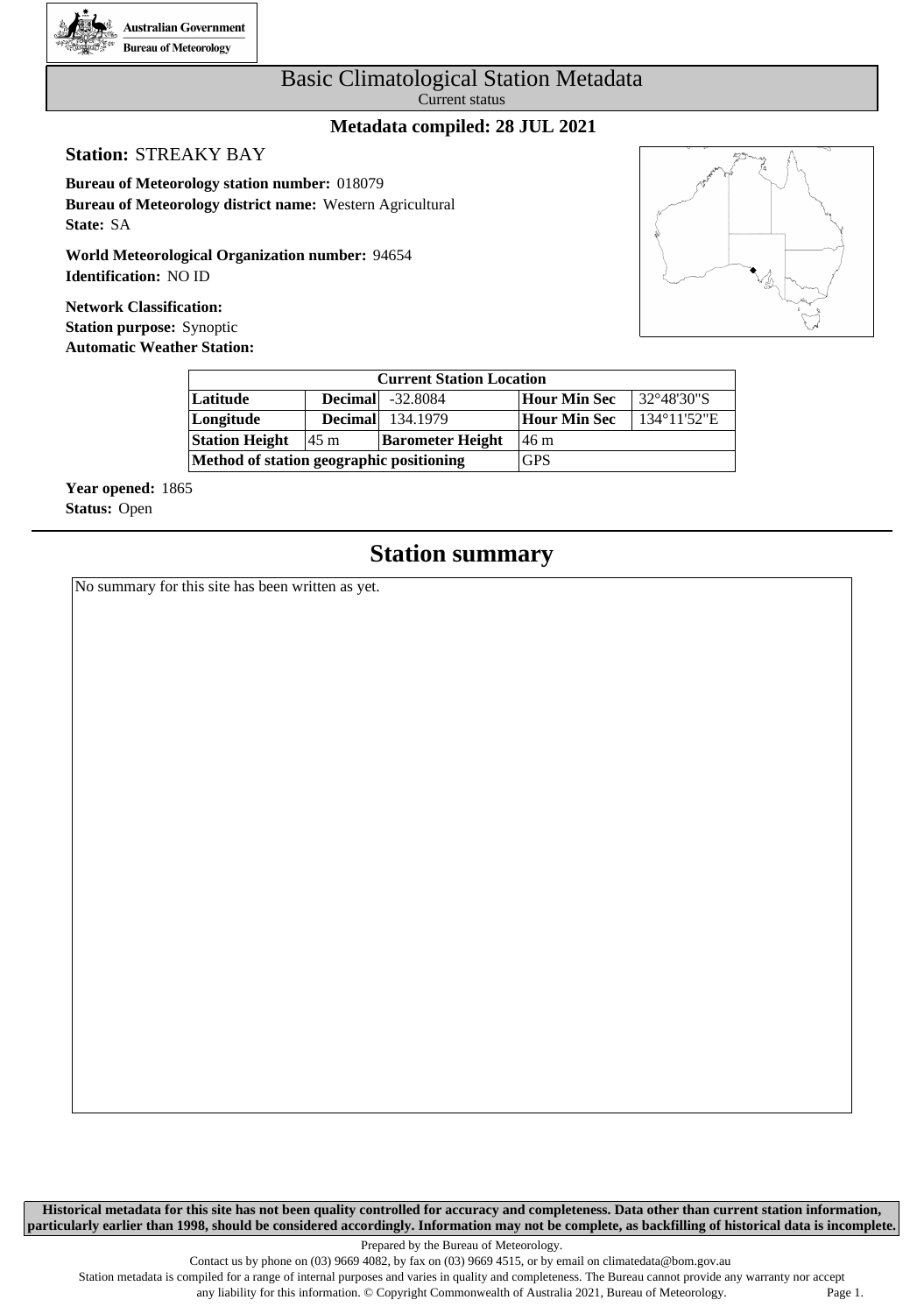

# Basic Climatological Station Metadata

Current status

|                             | <b>Station: STREAKY BAY</b> |                       |          | Location: STREAKY BAY     |                             |                                        | State: SA                         |  |
|-----------------------------|-----------------------------|-----------------------|----------|---------------------------|-----------------------------|----------------------------------------|-----------------------------------|--|
| <b>Bureau No.:</b>   018079 |                             | <b>WMO No.: 94654</b> |          | Aviation ID: NO ID        |                             | <b>Opened:</b> $ 01 \text{ Jan } 1865$ | <b>Current Status:</b> Still open |  |
| <b>Latitude:  </b>          | $-32.8084$                  | $\text{Longitude:}$   | 134.1979 | Elevation: $45 \text{ m}$ | <b>Barometer Elev:</b> 46 m |                                        | Metadata compiled: 28 JUL 2021    |  |

## **Observation summary**

The table below indicates the approximate completeness of the record for individual element types within the Australian Data Archive for Meteorology. For elements not listed see the note below.

#### **DAILY DATA HOLDINGS**



| <b>IOBSERVATION TYPE</b> | <b>FIRST</b><br><b>MONTH</b>    | <b>LAST</b><br><b>MONTH</b> | <b>COMPLETENESS</b><br>$\frac{6}{6}$ estimate) | <b>SINGLE</b><br><b>DAYS</b><br><b>MISSED</b> | <b>FULL</b><br><b>MONTHS</b><br><b>MISSED</b> |
|--------------------------|---------------------------------|-----------------------------|------------------------------------------------|-----------------------------------------------|-----------------------------------------------|
| MAXIMUM AIR TEMPERATURE  | <b>JAN 1957</b>                 | <b>JUN 2021</b>             | 97.4                                           | 427                                           |                                               |
|                          |                                 |                             |                                                | v<br>$\theta$<br>$\Omega$                     |                                               |
| RAINFALL                 | <b>MAR 1865</b>                 | <b>JUL 2021</b>             | 90                                             | N/A                                           | N/A                                           |
|                          | 9<br>$\overline{0}$<br>$\Omega$ |                             |                                                | $\mathbf{U}$<br>$\overline{0}$<br>$\Omega$    |                                               |

#### **HOURLY DATA HOLDINGS - from 1 to 24 observations per day**

| <b>OBSERVATION TYPE</b> | <b>FIRST</b><br><b>MONTH</b> | <b>LAST</b><br><b>MONTH</b> | <b>COMPLETENESS</b><br>(% estimate) | <b>FREQUENCY</b><br>average daily | <b>SINGLE</b><br><b>DAYS</b><br><b>MISSED</b>                                | <b>FULL</b><br><b>MONTHS</b><br><b>MISSED</b> |
|-------------------------|------------------------------|-----------------------------|-------------------------------------|-----------------------------------|------------------------------------------------------------------------------|-----------------------------------------------|
| <b>AIR TEMPERATURE</b>  | <b>JAN 1957</b>              | <b>JUN 2021</b>             | 95.8                                | 1.9                               | $\overline{318}$                                                             | 6                                             |
|                         |                              |                             |                                     |                                   | 2<br>$\mathbf{0}$<br>$\begin{bmatrix} 0 \\ 0 \end{bmatrix}$                  |                                               |
| <b>DEW POINT</b>        | <b>JAN 1957</b>              | <b>JUN 2021</b>             | 94.3                                | $\overline{1.9}$                  | 340                                                                          | 18                                            |
|                         |                              |                             |                                     |                                   | $\overline{c}$<br>$\boldsymbol{0}$<br>$\begin{bmatrix} 0 \\ 0 \end{bmatrix}$ |                                               |
| MEAN SEA LEVEL PRESSURE | <b>JAN 1957</b>              | <b>JUN 2021</b>             | 94.2                                | 1.9                               | $\overline{372}$                                                             | 17                                            |
|                         |                              |                             |                                     |                                   | 2<br>$\mathbf{0}$<br>$\begin{bmatrix} 0 \\ 0 \end{bmatrix}$                  |                                               |
| <b>SEA STATE</b>        | <b>JAN 1960</b>              | <b>SEP 1964</b>             | 61.9                                | $\overline{2.0}$                  | 40                                                                           | $\overline{20}$                               |
|                         |                              |                             |                                     |                                   | $\overline{c}$                                                               |                                               |
| TOTAL CLOUD AMOUNT      | <b>JAN 1957</b>              | <b>JUN 2021</b>             | 95.7                                | 1.9                               | 326                                                                          | 6                                             |
|                         |                              |                             |                                     |                                   | 2<br>$\mathbf{0}$<br> 0 <br>$\overline{0}$                                   |                                               |
| <b>WIND SPEED</b>       | <b>JAN 1957</b>              | <b>JUN 2021</b>             | 95.8                                | $\overline{1.9}$                  | 324                                                                          | 6                                             |
|                         |                              |                             |                                     |                                   | $\overline{c}$<br>$\boldsymbol{0}$<br>$\mathbf{0}$<br>$\overline{0}$         |                                               |

**Historical metadata for this site has not been quality controlled for accuracy and completeness. Data other than current station information, particularly earlier than 1998, should be considered accordingly. Information may not be complete, as backfilling of historical data is incomplete.**

Prepared by the Bureau of Meteorology.

Contact us by phone on (03) 9669 4082, by fax on (03) 9669 4515, or by email on climatedata@bom.gov.au

Station metadata is compiled for a range of internal purposes and varies in quality and completeness. The Bureau cannot provide any warranty nor accept

any liability for this information. © Copyright Commonwealth of Australia 2021, Bureau of Meteorology. Page 2.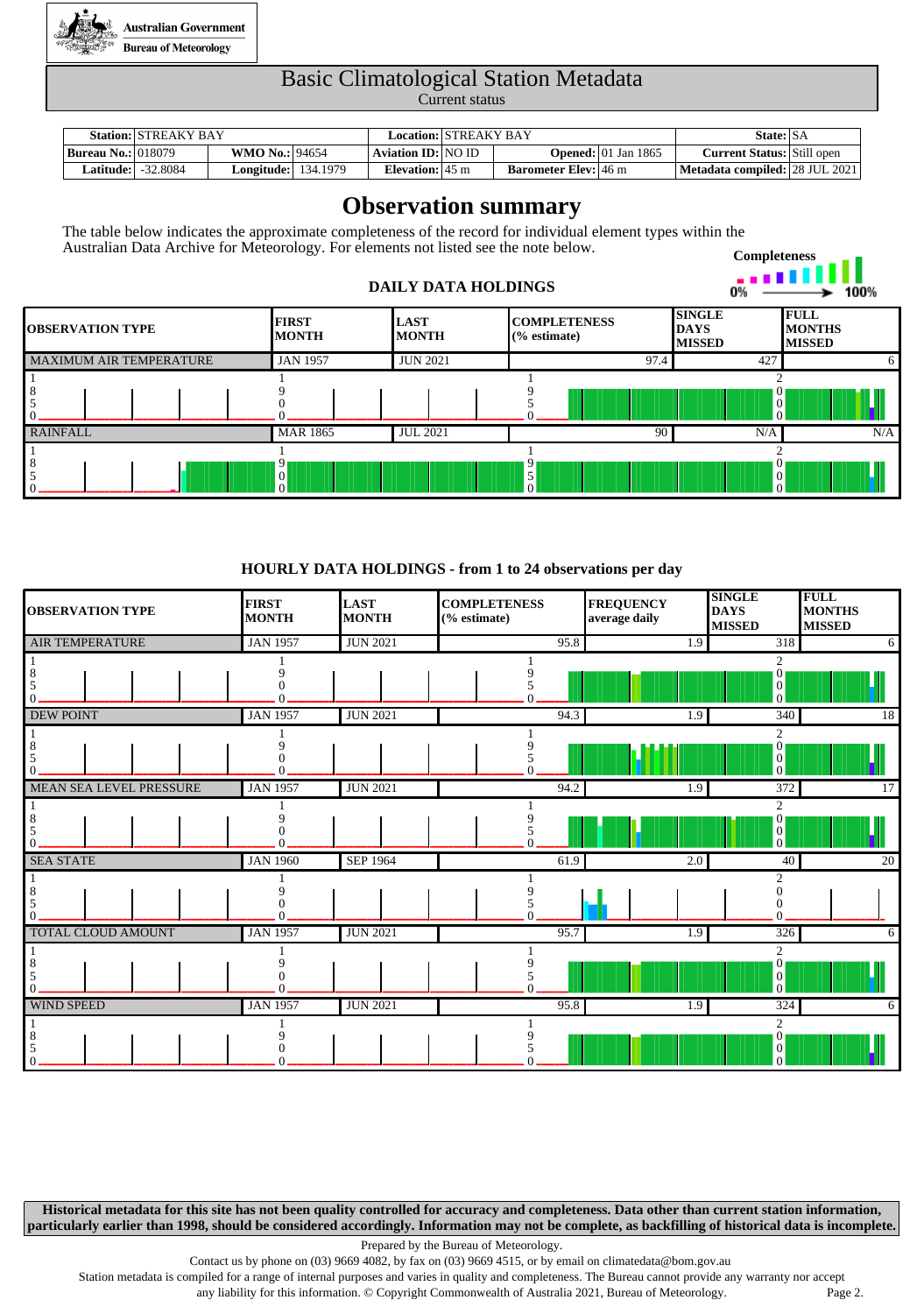

# Basic Climatological Station Metadata

Current status

|                             | <b>Station: STREAKY BAY</b> |                            |  |                           | Location: STREAKY BAY |                             |                                        | State: SA                         |  |
|-----------------------------|-----------------------------|----------------------------|--|---------------------------|-----------------------|-----------------------------|----------------------------------------|-----------------------------------|--|
| <b>Bureau No.:</b>   018079 |                             | <b>WMO No.: 94654</b>      |  | <b>Aviation ID: NO ID</b> |                       |                             | <b>Opened:</b> $ 01 \text{ Jan } 1865$ | <b>Current Status:</b> Still open |  |
| Latitude:                   | -32.8084                    | <b>Longitude:</b> 134.1979 |  | Elevation: $45 \text{ m}$ |                       | <b>Barometer Elev:</b> 46 m |                                        | Metadata compiled: 28 JUL 2021    |  |

#### **THERE ARE NO RAINFALL INTENSITY DATA HOLDINGS**

#### **THERE ARE NO ONE-MINUTE DATA HOLDINGS**

#### **THERE ARE NO HALF-HOURLY DATA HOLDINGS**

#### **THERE ARE NO UPPER-AIR EDT DATA HOLDINGS**

#### **Holdings calculated up to 01 Jul 2021**

The % complete figure is the completeness of observations averaged over all months of record, for the given station and observation type, taking gaps into account. For hourly holdings, the completeness is relative to the maximum number of daily observations for the site each month, and is therefore an estimate. For daily holdings, the completeness figure shown is exact.

The single days missed figure is the total number of days for which no observation was received, not including full missed months. The full months missed figure is the total of full month gaps over the period of record. Where an element is not included assumptions can generally be made about availability, and the list to use has been suggested below.

Minimum air temperature Maximum air temperature Wet bulb temperature Dew point Soil temperature at 20, 50 & 100cm 10cm soil temperature Relative humidity Dew point Minimum temp. of water in evaporimeter Evaporimeter - max water temp Visual observations eg. weather, visibility Total cloud amount Sea related observations Sea state

#### **Unlisted element Listed element to use**

**Historical metadata for this site has not been quality controlled for accuracy and completeness. Data other than current station information, particularly earlier than 1998, should be considered accordingly. Information may not be complete, as backfilling of historical data is incomplete.**

Prepared by the Bureau of Meteorology.

Station metadata is compiled for a range of internal purposes and varies in quality and completeness. The Bureau cannot provide any warranty nor accept

any liability for this information. © Copyright Commonwealth of Australia 2021, Bureau of Meteorology. Page 3.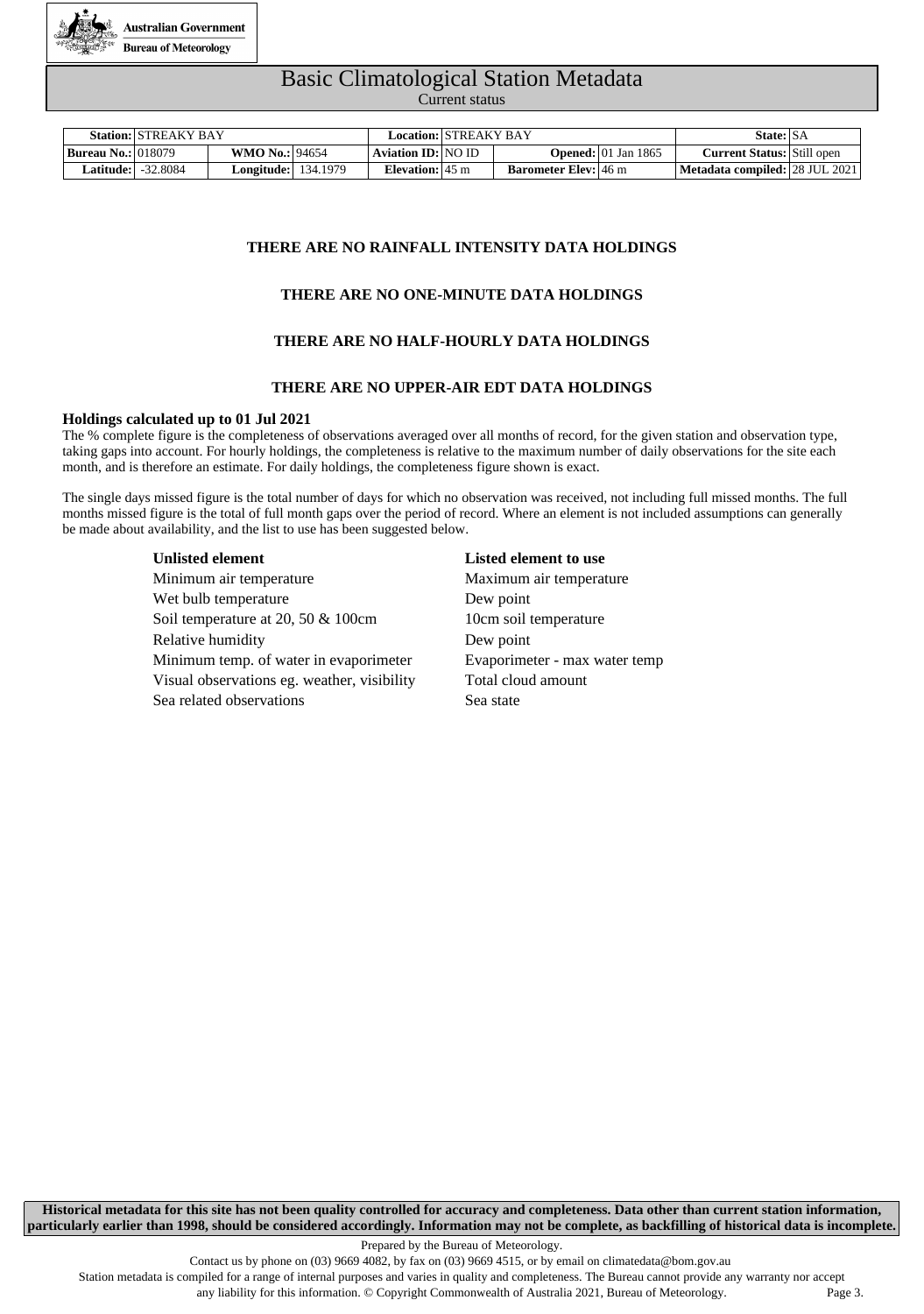

|                           | <b>Station: STREAKY BAY</b> |                            |                           | Location: STREAKY BAY |                             |                                        | State: SA                         |  |
|---------------------------|-----------------------------|----------------------------|---------------------------|-----------------------|-----------------------------|----------------------------------------|-----------------------------------|--|
| <b>Bureau No.: 018079</b> |                             | <b>WMO No.: 94654</b>      | Aviation ID: NO ID        |                       |                             | <b>Opened:</b> $ 01 \text{ Jan } 1865$ | <b>Current Status:</b> Still open |  |
|                           | <b>Latitude:</b> 32.8084    | <b>Longitude:</b> 134.1979 | Elevation: $45 \text{ m}$ |                       | <b>Barometer Elev:</b> 46 m |                                        | Metadata compiled: 28 JUL 2021    |  |

### **Instrument Location and Surrounding Features**

**26/10/2018(most recent)**



**Historical metadata for this site has not been quality controlled for accuracy and completeness. Data other than current station information, particularly earlier than 1998, should be considered accordingly. Information may not be complete, as backfilling of historical data is incomplete.**

Prepared by the Bureau of Meteorology.

Contact us by phone on (03) 9669 4082, by fax on (03) 9669 4515, or by email on climatedata@bom.gov.au

Station metadata is compiled for a range of internal purposes and varies in quality and completeness. The Bureau cannot provide any warranty nor accept any liability for this information. © Copyright Commonwealth of Australia 2021, Bureau of Meteorology. Page 4.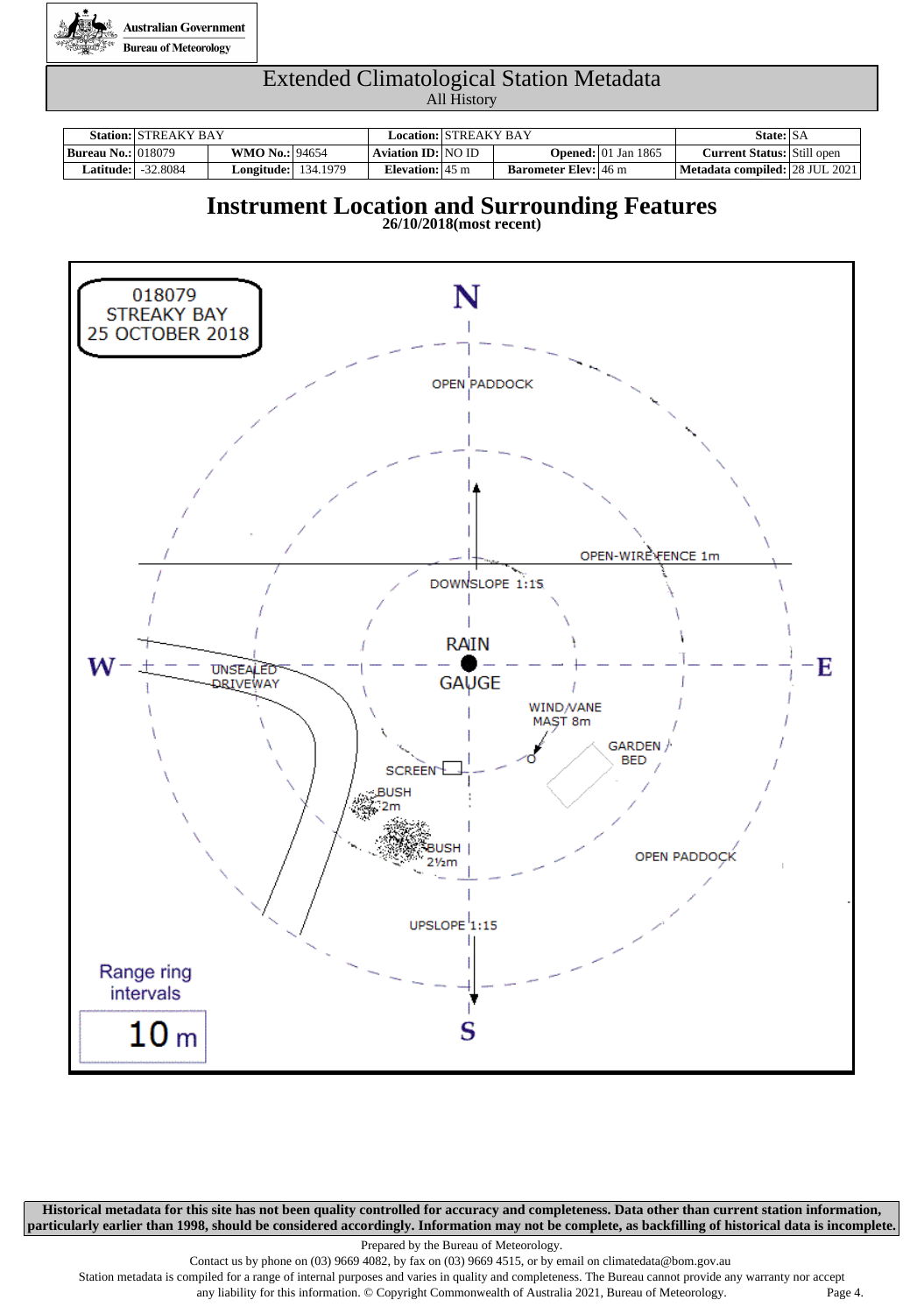

|                           | <b>Station: STREAKY BAY</b> |                            | Location:   STREAKY BAY   |                             |                                        | State: SA                         |  |
|---------------------------|-----------------------------|----------------------------|---------------------------|-----------------------------|----------------------------------------|-----------------------------------|--|
| <b>Bureau No.: 018079</b> |                             | <b>WMO No.: 94654</b>      | <b>Aviation ID: NO ID</b> |                             | <b>Opened:</b> $ 01 \text{ Jan } 1865$ | <b>Current Status:</b> Still open |  |
| <b>Latitude:  </b>        | -32.8084                    | <b>Longitude:</b> 134.1979 | Elevation: $45 \text{ m}$ | <b>Barometer Elev:</b> 46 m |                                        | Metadata compiled: 28 JUL 2021    |  |

### **Instrument Location and Surrounding Features**





**Historical metadata for this site has not been quality controlled for accuracy and completeness. Data other than current station information, particularly earlier than 1998, should be considered accordingly. Information may not be complete, as backfilling of historical data is incomplete.**

Prepared by the Bureau of Meteorology.

Contact us by phone on (03) 9669 4082, by fax on (03) 9669 4515, or by email on climatedata@bom.gov.au

Station metadata is compiled for a range of internal purposes and varies in quality and completeness. The Bureau cannot provide any warranty nor accept any liability for this information. © Copyright Commonwealth of Australia 2021, Bureau of Meteorology. Page 5.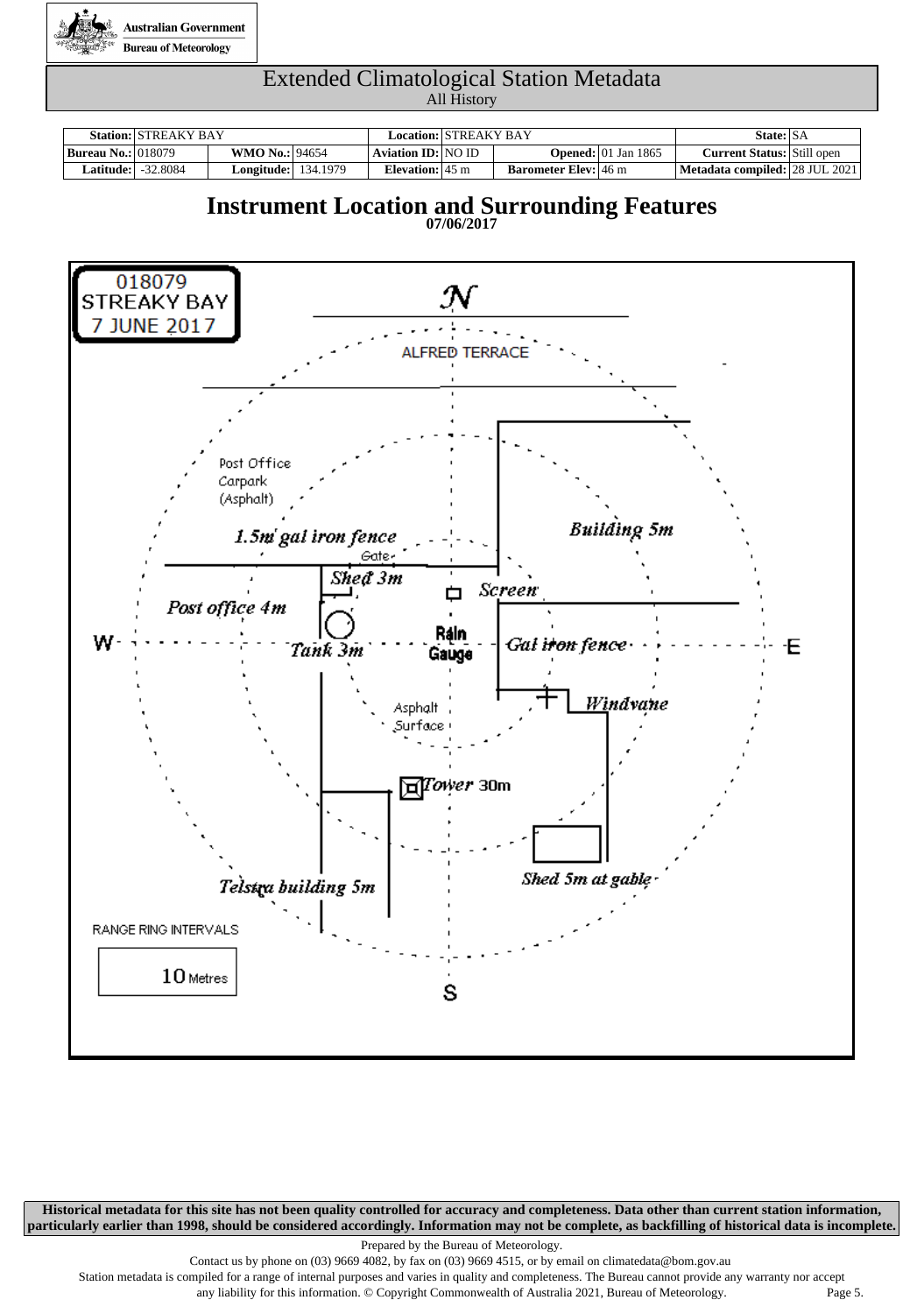

|                           | <b>Station: STREAKY BAY</b> |                            | Location:   STREAKY BAY   |                             |                                        | State: SA                         |  |
|---------------------------|-----------------------------|----------------------------|---------------------------|-----------------------------|----------------------------------------|-----------------------------------|--|
| <b>Bureau No.: 018079</b> |                             | <b>WMO No.: 94654</b>      | <b>Aviation ID: NO ID</b> |                             | <b>Opened:</b> $ 01 \text{ Jan } 1865$ | <b>Current Status:</b> Still open |  |
| <b>Latitude:  </b>        | -32.8084                    | <b>Longitude:</b> 134.1979 | Elevation: $45 \text{ m}$ | <b>Barometer Elev:</b> 46 m |                                        | Metadata compiled: 28 JUL 2021    |  |

### **Instrument Location and Surrounding Features**

**07/06/2016**



**Historical metadata for this site has not been quality controlled for accuracy and completeness. Data other than current station information, particularly earlier than 1998, should be considered accordingly. Information may not be complete, as backfilling of historical data is incomplete.**

Prepared by the Bureau of Meteorology.

Contact us by phone on (03) 9669 4082, by fax on (03) 9669 4515, or by email on climatedata@bom.gov.au

Station metadata is compiled for a range of internal purposes and varies in quality and completeness. The Bureau cannot provide any warranty nor accept any liability for this information. © Copyright Commonwealth of Australia 2021, Bureau of Meteorology. Page 6.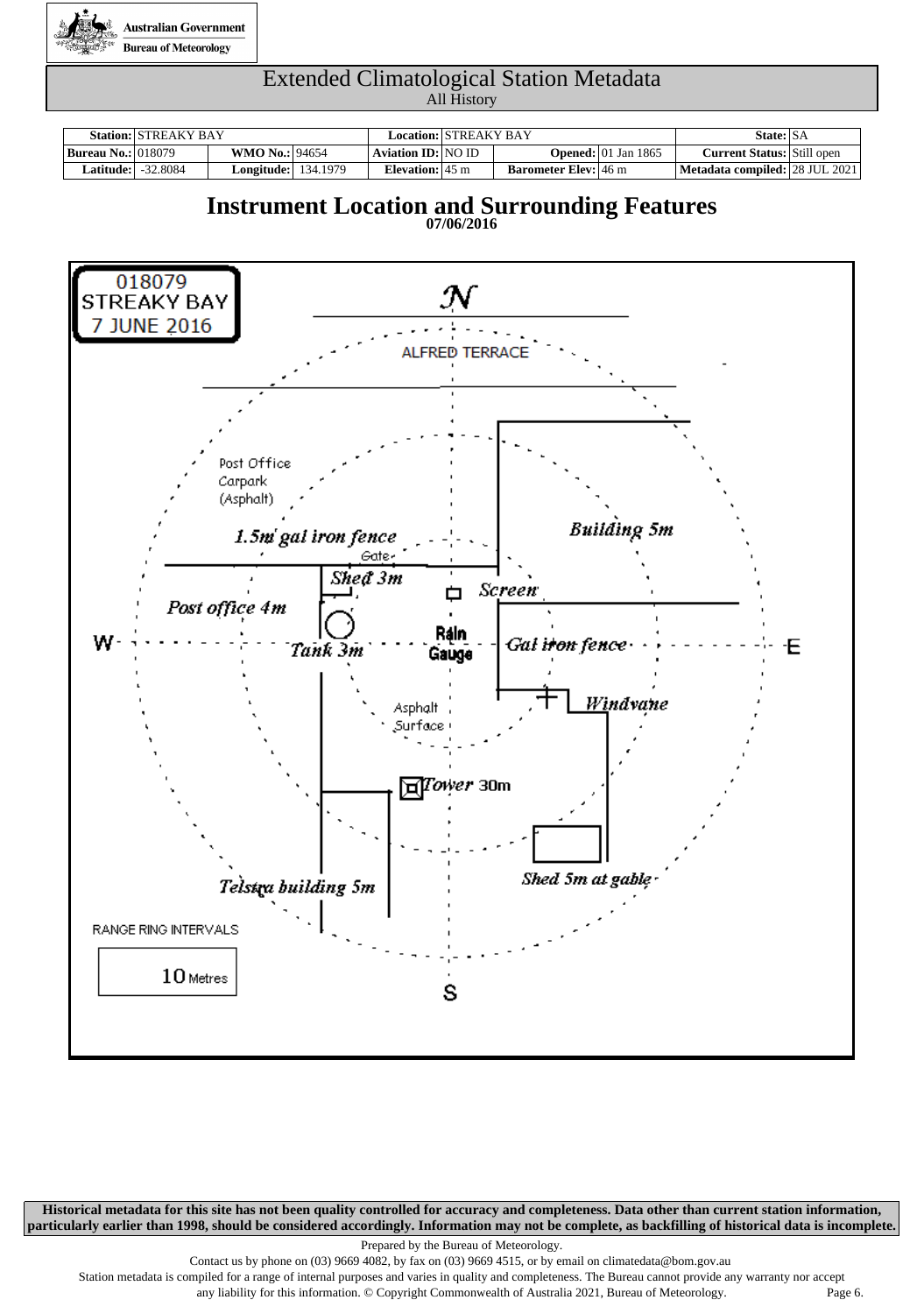

|                           | <b>Station: STREAKY BAY</b> |                            | Location: STREAKY BAY     |                             |                                        | State: SA                         |  |
|---------------------------|-----------------------------|----------------------------|---------------------------|-----------------------------|----------------------------------------|-----------------------------------|--|
| <b>Bureau No.: 018079</b> |                             | <b>WMO No.: 94654</b>      | Aviation ID: NO ID        |                             | <b>Opened:</b> $ 01 \text{ Jan } 1865$ | <b>Current Status:</b> Still open |  |
| Latitude:                 | -32.8084                    | <b>Longitude:</b> 134.1979 | Elevation: $45 \text{ m}$ | <b>Barometer Elev:</b> 46 m |                                        | Metadata compiled: 28 JUL 2021    |  |

### **Instrument Location and Surrounding Features**

**03/06/2015**



**Historical metadata for this site has not been quality controlled for accuracy and completeness. Data other than current station information, particularly earlier than 1998, should be considered accordingly. Information may not be complete, as backfilling of historical data is incomplete.**

Prepared by the Bureau of Meteorology.

Contact us by phone on (03) 9669 4082, by fax on (03) 9669 4515, or by email on climatedata@bom.gov.au

Station metadata is compiled for a range of internal purposes and varies in quality and completeness. The Bureau cannot provide any warranty nor accept any liability for this information. © Copyright Commonwealth of Australia 2021, Bureau of Meteorology. Page 7.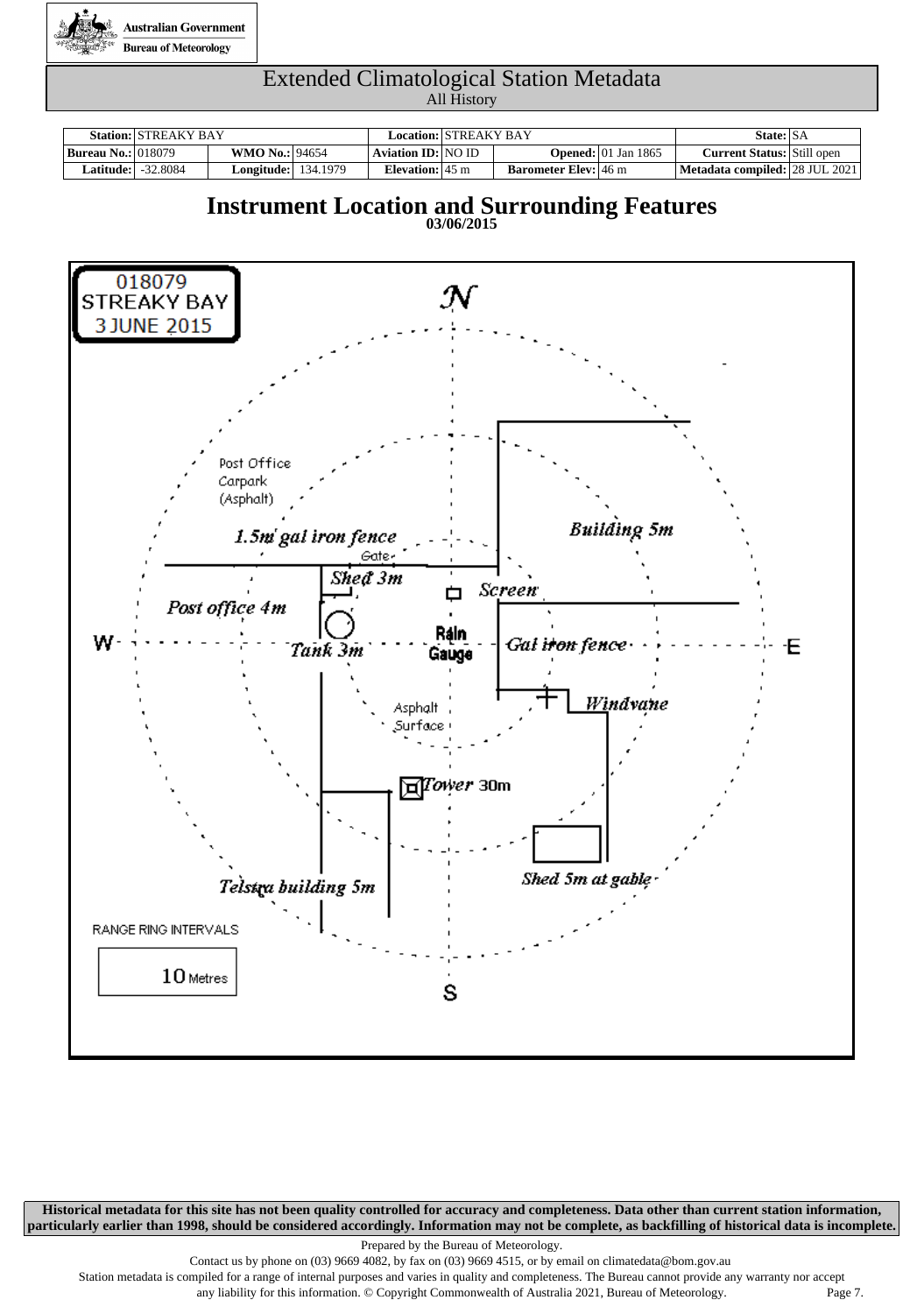

|                           | <b>Station: STREAKY BAY</b> |                            | Location: STREAKY BAY     |                             |                                        | State: SA                         |  |
|---------------------------|-----------------------------|----------------------------|---------------------------|-----------------------------|----------------------------------------|-----------------------------------|--|
| <b>Bureau No.: 018079</b> |                             | <b>WMO No.: 94654</b>      | Aviation ID: NO ID        |                             | <b>Opened:</b> $ 01 \text{ Jan } 1865$ | <b>Current Status:</b> Still open |  |
| Latitude:                 | -32.8084                    | <b>Longitude:</b> 134.1979 | Elevation: $45 \text{ m}$ | <b>Barometer Elev:</b> 46 m |                                        | Metadata compiled: 28 JUL 2021    |  |

### **Instrument Location and Surrounding Features**





**Historical metadata for this site has not been quality controlled for accuracy and completeness. Data other than current station information, particularly earlier than 1998, should be considered accordingly. Information may not be complete, as backfilling of historical data is incomplete.**

Prepared by the Bureau of Meteorology.

Contact us by phone on (03) 9669 4082, by fax on (03) 9669 4515, or by email on climatedata@bom.gov.au

Station metadata is compiled for a range of internal purposes and varies in quality and completeness. The Bureau cannot provide any warranty nor accept any liability for this information. © Copyright Commonwealth of Australia 2021, Bureau of Meteorology. Page 8.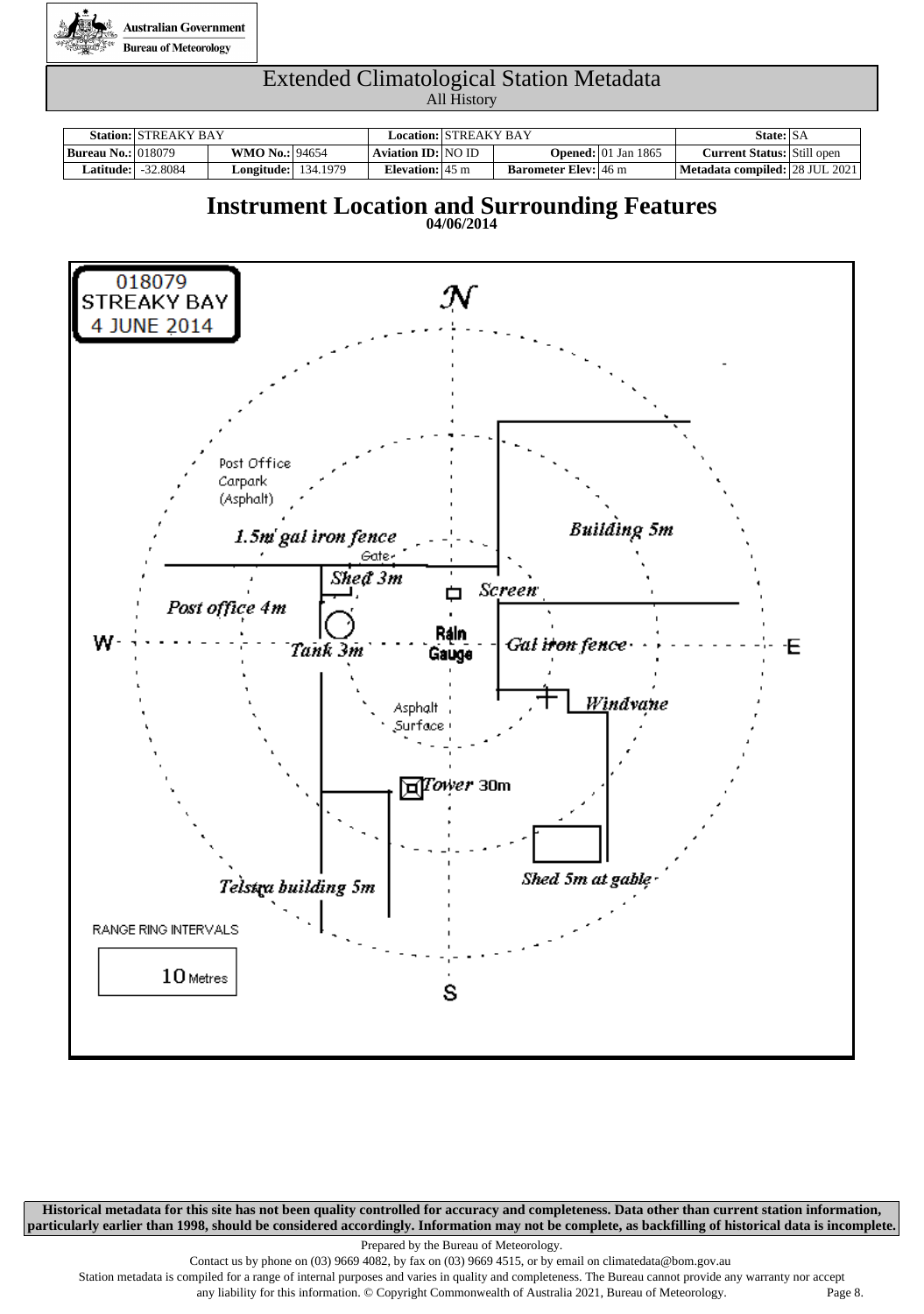

|                           | <b>Station: STREAKY BAY</b> |                            | Location:   STREAKY BAY   |                             |                                        | State: SA                         |  |
|---------------------------|-----------------------------|----------------------------|---------------------------|-----------------------------|----------------------------------------|-----------------------------------|--|
| <b>Bureau No.: 018079</b> |                             | <b>WMO No.: 94654</b>      | Aviation ID: NO ID        |                             | <b>Opened:</b> $ 01 \text{ Jan } 1865$ | <b>Current Status:</b> Still open |  |
| <b>Latitude:  </b>        | $-32.8084$                  | <b>Longitude:</b> 134.1979 | Elevation: $45 \text{ m}$ | <b>Barometer Elev:</b> 46 m |                                        | Metadata compiled: 28 JUL 2021    |  |

### **Instrument Location and Surrounding Features**



**Historical metadata for this site has not been quality controlled for accuracy and completeness. Data other than current station information, particularly earlier than 1998, should be considered accordingly. Information may not be complete, as backfilling of historical data is incomplete.**

Prepared by the Bureau of Meteorology.

Contact us by phone on (03) 9669 4082, by fax on (03) 9669 4515, or by email on climatedata@bom.gov.au

Station metadata is compiled for a range of internal purposes and varies in quality and completeness. The Bureau cannot provide any warranty nor accept

any liability for this information. © Copyright Commonwealth of Australia 2021, Bureau of Meteorology. Page 9.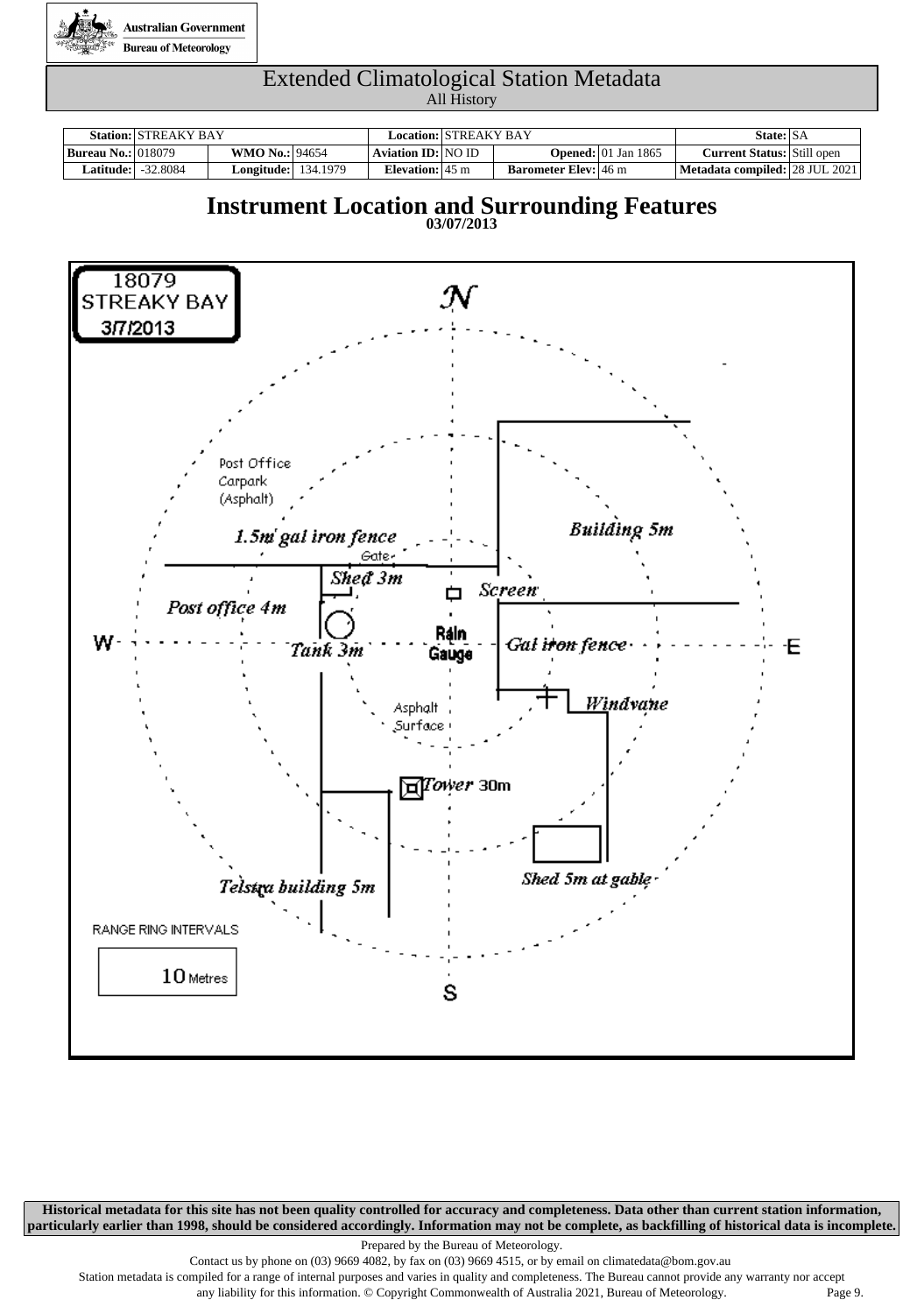

|                           | <b>Station: STREAKY BAY</b> |                            | Location: STREAKY BAY     |                             |                                        | State: SA                         |  |
|---------------------------|-----------------------------|----------------------------|---------------------------|-----------------------------|----------------------------------------|-----------------------------------|--|
| <b>Bureau No.: 018079</b> |                             | <b>WMO No.: 94654</b>      | Aviation ID: NO ID        |                             | <b>Opened:</b> $ 01 \text{ Jan } 1865$ | <b>Current Status:</b> Still open |  |
| Latitude:                 | -32.8084                    | <b>Longitude:</b> 134.1979 | Elevation: $45 \text{ m}$ | <b>Barometer Elev:</b> 46 m |                                        | Metadata compiled: 28 JUL 2021    |  |

### **Instrument Location and Surrounding Features**





**Historical metadata for this site has not been quality controlled for accuracy and completeness. Data other than current station information, particularly earlier than 1998, should be considered accordingly. Information may not be complete, as backfilling of historical data is incomplete.**

Prepared by the Bureau of Meteorology.

Contact us by phone on (03) 9669 4082, by fax on (03) 9669 4515, or by email on climatedata@bom.gov.au

Station metadata is compiled for a range of internal purposes and varies in quality and completeness. The Bureau cannot provide any warranty nor accept any liability for this information. © Copyright Commonwealth of Australia 2021, Bureau of Meteorology. Page 10.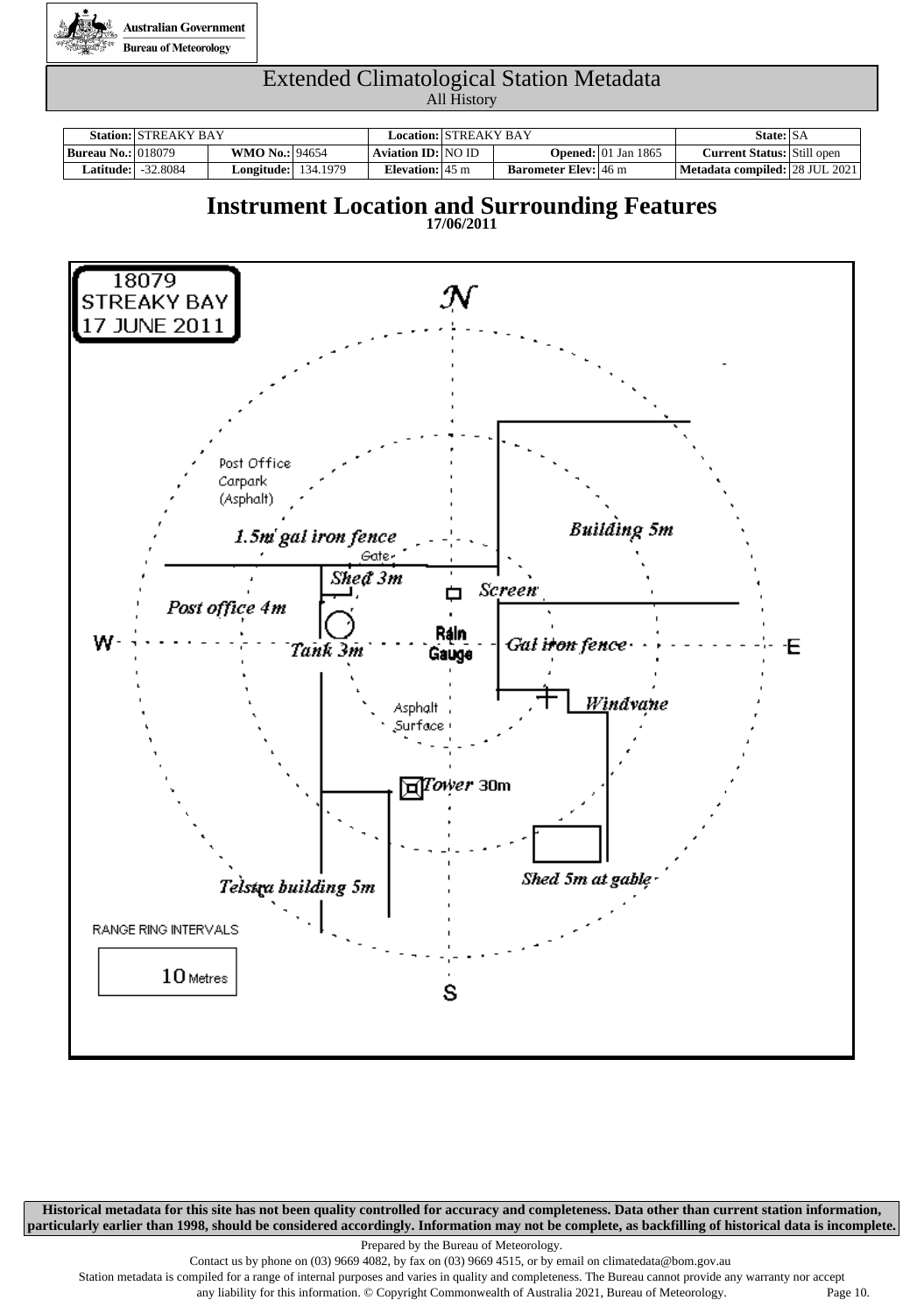

|                           | <b>Station: STREAKY BAY</b> |                            | Location: STREAKY BAY     |                             |                                        | State: SA                         |  |  |
|---------------------------|-----------------------------|----------------------------|---------------------------|-----------------------------|----------------------------------------|-----------------------------------|--|--|
| <b>Bureau No.: 018079</b> |                             | <b>WMO No.: 94654</b>      | Aviation ID: NO ID        |                             | <b>Opened:</b> $ 01 \text{ Jan } 1865$ | <b>Current Status:</b> Still open |  |  |
| Latitude:                 | -32.8084                    | <b>Longitude:</b> 134.1979 | Elevation: $45 \text{ m}$ | <b>Barometer Elev:</b> 46 m |                                        | Metadata compiled: 28 JUL 2021    |  |  |

### **Instrument Location and Surrounding Features**





**Historical metadata for this site has not been quality controlled for accuracy and completeness. Data other than current station information, particularly earlier than 1998, should be considered accordingly. Information may not be complete, as backfilling of historical data is incomplete.**

Prepared by the Bureau of Meteorology.

Contact us by phone on (03) 9669 4082, by fax on (03) 9669 4515, or by email on climatedata@bom.gov.au

Station metadata is compiled for a range of internal purposes and varies in quality and completeness. The Bureau cannot provide any warranty nor accept

any liability for this information. © Copyright Commonwealth of Australia 2021, Bureau of Meteorology. Page 11.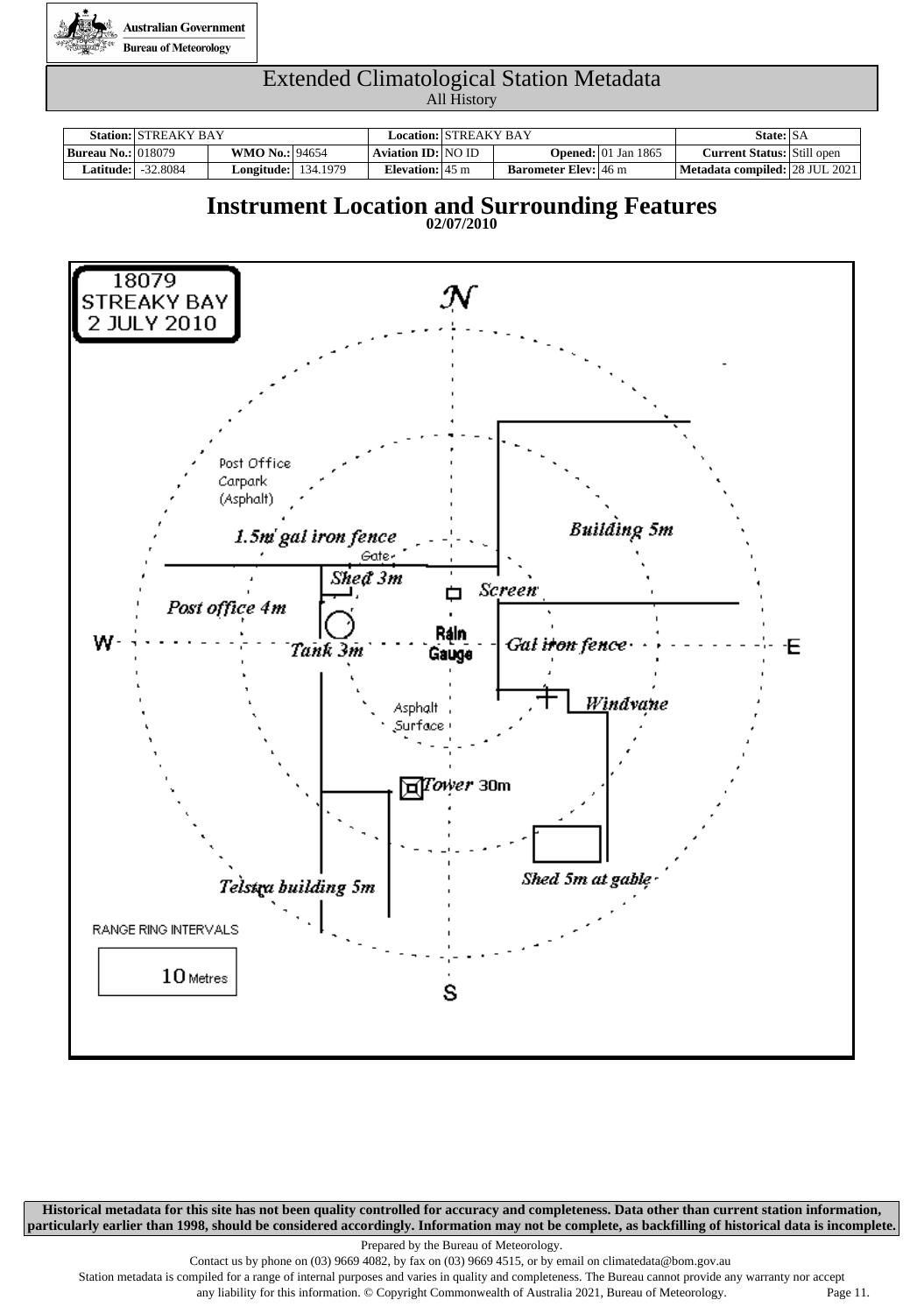

|                             | <b>Station: STREAKY BAY</b> |                            |                           | Location: STREAKY BAY |                             |                                        | State: SA                         |  |  |
|-----------------------------|-----------------------------|----------------------------|---------------------------|-----------------------|-----------------------------|----------------------------------------|-----------------------------------|--|--|
| <b>Bureau No.:</b>   018079 |                             | <b>WMO No.: 94654</b>      | <b>Aviation ID: NO ID</b> |                       |                             | <b>Opened:</b> $ 01 \text{ Jan } 1865$ | <b>Current Status:</b> Still open |  |  |
| Latitude:                   | -32.8084                    | <b>Longitude:</b> 134.1979 | Elevation: $45 \text{ m}$ |                       | <b>Barometer Elev:</b> 46 m |                                        | Metadata compiled: 28 JUL 2021    |  |  |

### **Instrument Location and Surrounding Features**





**Historical metadata for this site has not been quality controlled for accuracy and completeness. Data other than current station information, particularly earlier than 1998, should be considered accordingly. Information may not be complete, as backfilling of historical data is incomplete.**

Prepared by the Bureau of Meteorology.

Contact us by phone on (03) 9669 4082, by fax on (03) 9669 4515, or by email on climatedata@bom.gov.au

Station metadata is compiled for a range of internal purposes and varies in quality and completeness. The Bureau cannot provide any warranty nor accept

any liability for this information. © Copyright Commonwealth of Australia 2021, Bureau of Meteorology. Page 12.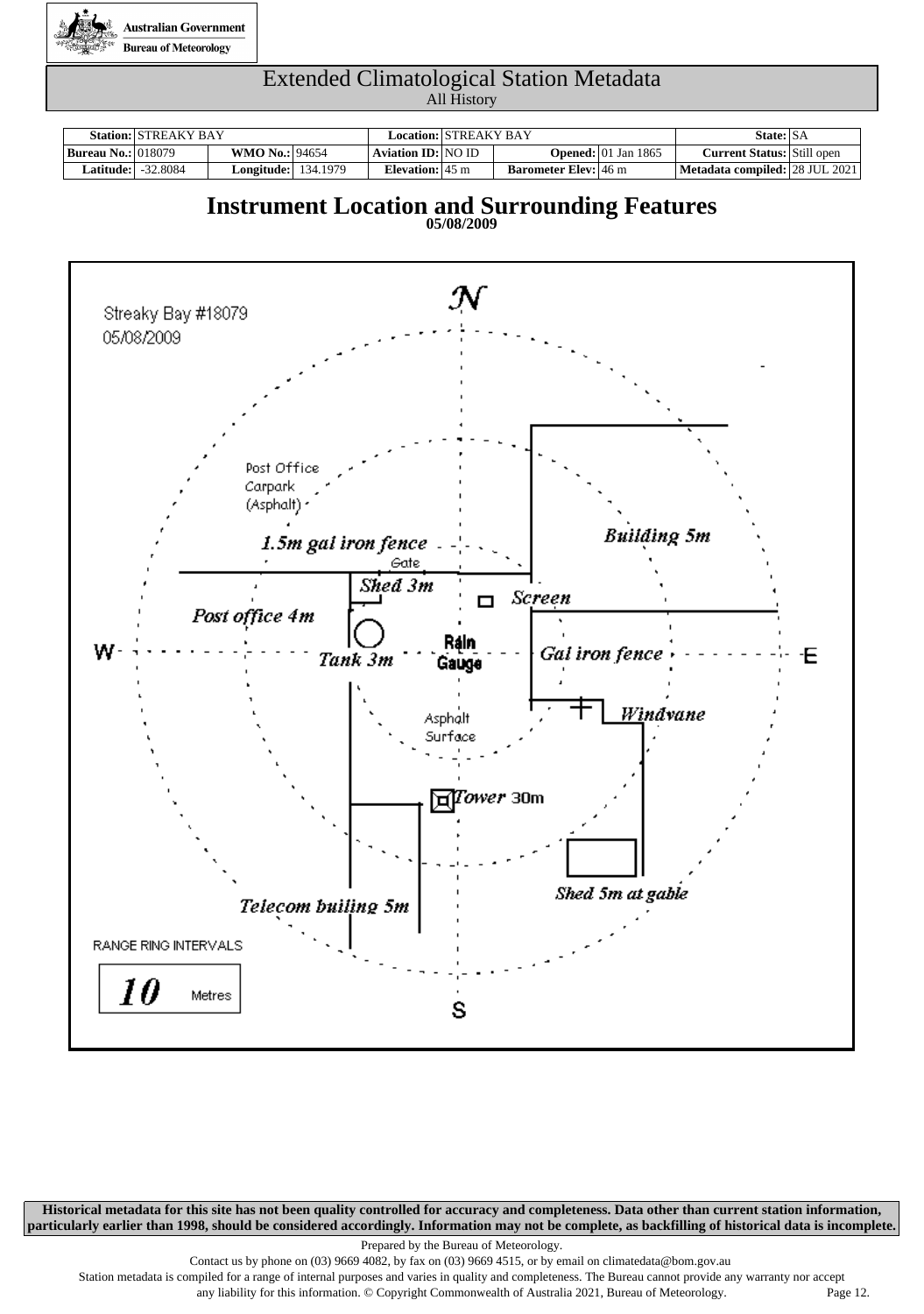

|                           | <b>Station: STREAKY BAY</b> |                            |                           | Location:   STREAKY BAY |                             |                                        | State: SA                         |  |  |
|---------------------------|-----------------------------|----------------------------|---------------------------|-------------------------|-----------------------------|----------------------------------------|-----------------------------------|--|--|
| <b>Bureau No.: 018079</b> |                             | <b>WMO No.: 94654</b>      | Aviation ID: NO ID        |                         |                             | <b>Opened:</b> $ 01 \text{ Jan } 1865$ | <b>Current Status:</b> Still open |  |  |
| <b>Latitude:  </b>        | -32.8084                    | <b>Longitude:</b> 134.1979 | Elevation: $45 \text{ m}$ |                         | <b>Barometer Elev:</b> 46 m |                                        | Metadata compiled:   28 JUL 2021  |  |  |

### **Instrument Location and Surrounding Features**





**Historical metadata for this site has not been quality controlled for accuracy and completeness. Data other than current station information, particularly earlier than 1998, should be considered accordingly. Information may not be complete, as backfilling of historical data is incomplete.**

Prepared by the Bureau of Meteorology.

Contact us by phone on (03) 9669 4082, by fax on (03) 9669 4515, or by email on climatedata@bom.gov.au

Station metadata is compiled for a range of internal purposes and varies in quality and completeness. The Bureau cannot provide any warranty nor accept any liability for this information. © Copyright Commonwealth of Australia 2021, Bureau of Meteorology. Page 13.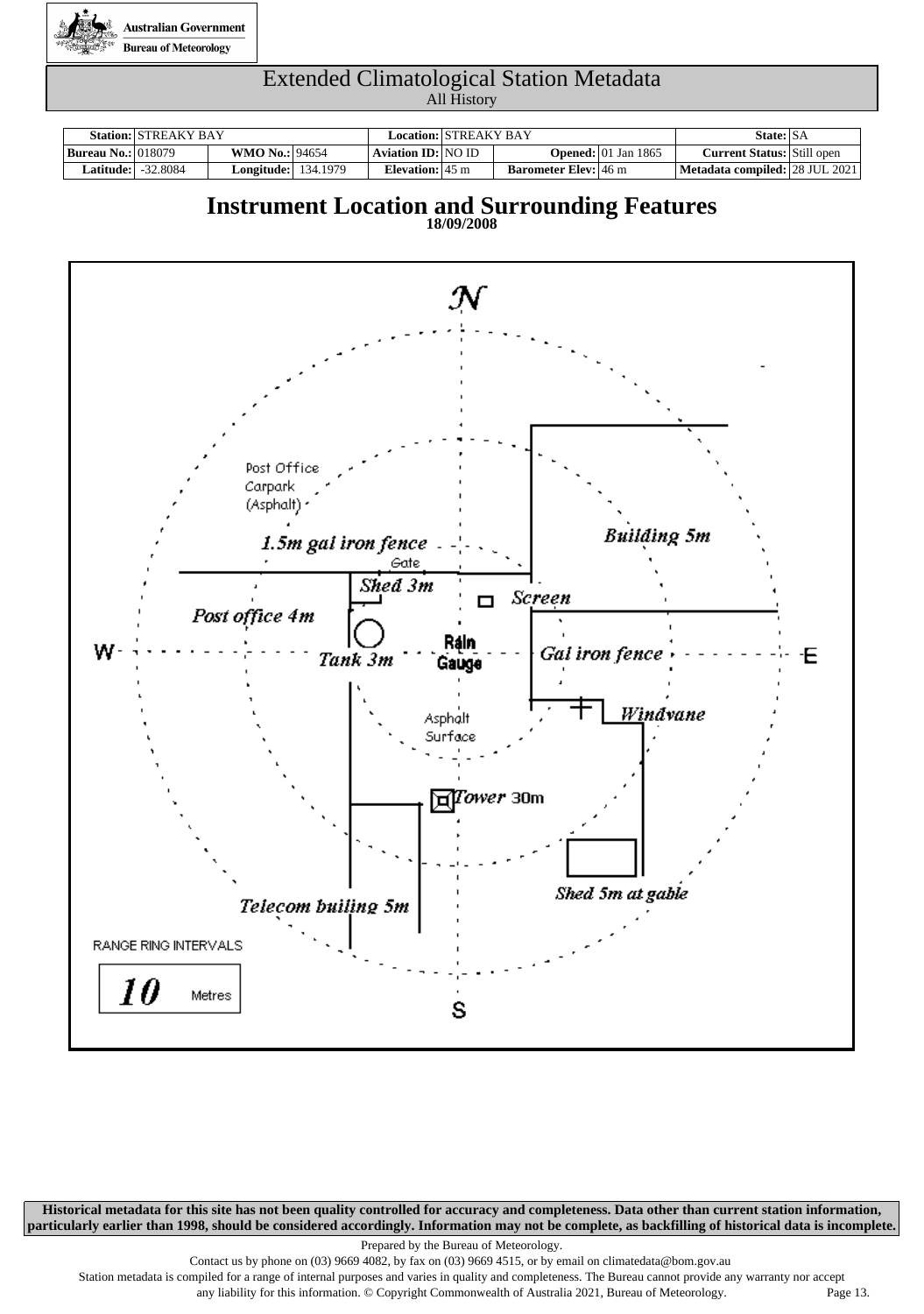

|                           | <b>Station: STREAKY BAY</b> |                            | Location:   STREAKY BAY   |                             |                                        | State: SA                         |  |
|---------------------------|-----------------------------|----------------------------|---------------------------|-----------------------------|----------------------------------------|-----------------------------------|--|
| <b>Bureau No.: 018079</b> |                             | <b>WMO No.: 94654</b>      | Aviation ID:   NO ID      |                             | <b>Opened:</b> $ 01 \text{ Jan } 1865$ | <b>Current Status:</b> Still open |  |
| <b>Latitude:  </b>        | -32.8084                    | <b>Longitude:</b> 134.1979 | Elevation: $45 \text{ m}$ | <b>Barometer Elev:</b> 46 m |                                        | Metadata compiled:   28 JUL 2021  |  |

### **Instrument Location and Surrounding Features**

**24/08/2007**



**Historical metadata for this site has not been quality controlled for accuracy and completeness. Data other than current station information, particularly earlier than 1998, should be considered accordingly. Information may not be complete, as backfilling of historical data is incomplete.**

Prepared by the Bureau of Meteorology.

Contact us by phone on (03) 9669 4082, by fax on (03) 9669 4515, or by email on climatedata@bom.gov.au

Station metadata is compiled for a range of internal purposes and varies in quality and completeness. The Bureau cannot provide any warranty nor accept any liability for this information. © Copyright Commonwealth of Australia 2021, Bureau of Meteorology. Page 14.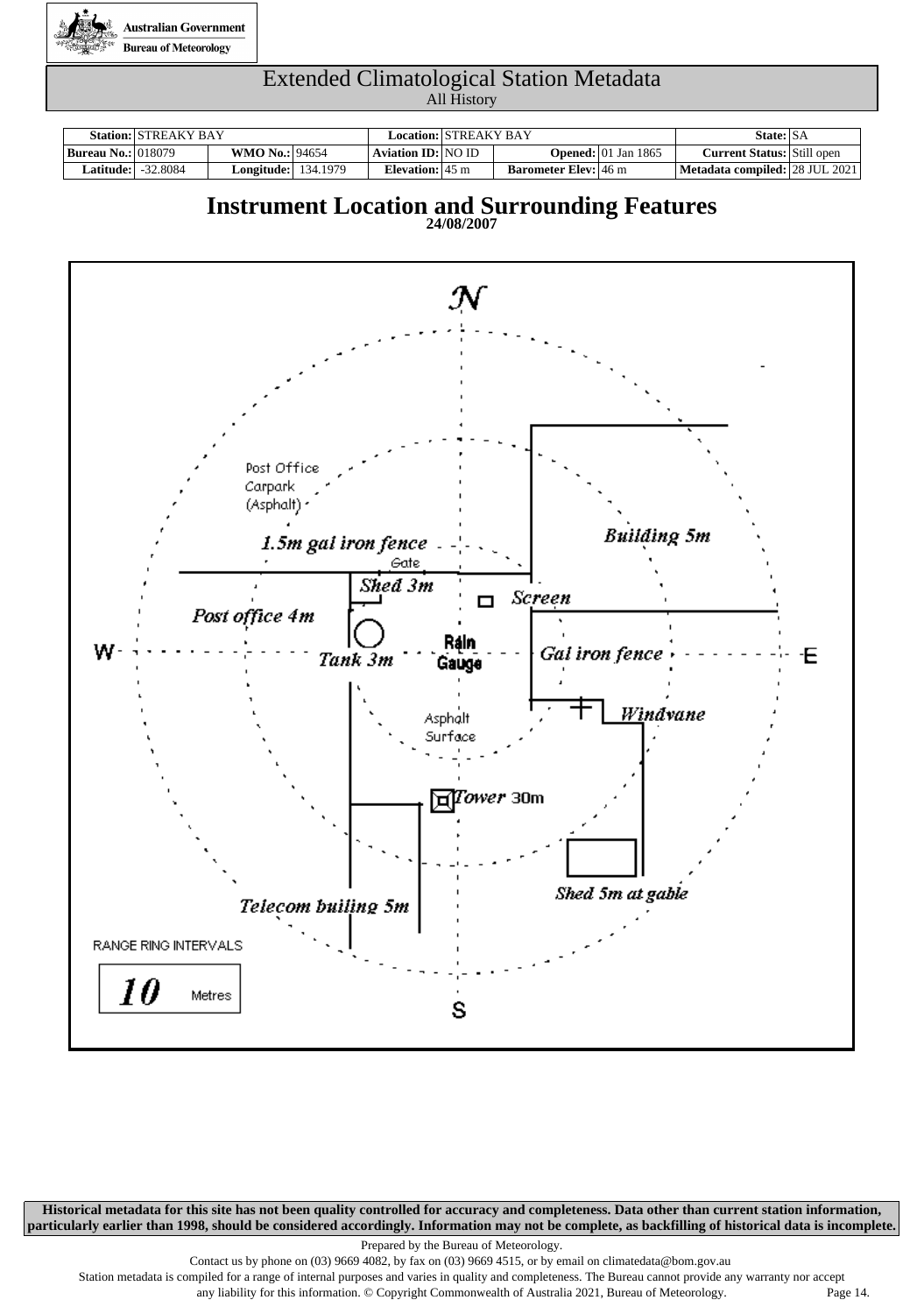

|                           | <b>Station: STREAKY BAY</b> |                            | Location:   STREAKY BAY   |                             |                                        | State: SA                         |  |
|---------------------------|-----------------------------|----------------------------|---------------------------|-----------------------------|----------------------------------------|-----------------------------------|--|
| <b>Bureau No.: 018079</b> |                             | <b>WMO No.: 94654</b>      | Aviation ID:   NO ID      |                             | <b>Opened:</b> $ 01 \text{ Jan } 1865$ | <b>Current Status:</b> Still open |  |
| <b>Latitude:  </b>        | -32.8084                    | <b>Longitude:</b> 134.1979 | Elevation: $45 \text{ m}$ | <b>Barometer Elev:</b> 46 m |                                        | Metadata compiled:   28 JUL 2021  |  |

### **Instrument Location and Surrounding Features**

**28/08/2006**



**Historical metadata for this site has not been quality controlled for accuracy and completeness. Data other than current station information, particularly earlier than 1998, should be considered accordingly. Information may not be complete, as backfilling of historical data is incomplete.**

Prepared by the Bureau of Meteorology.

Contact us by phone on (03) 9669 4082, by fax on (03) 9669 4515, or by email on climatedata@bom.gov.au

Station metadata is compiled for a range of internal purposes and varies in quality and completeness. The Bureau cannot provide any warranty nor accept any liability for this information. © Copyright Commonwealth of Australia 2021, Bureau of Meteorology. Page 15.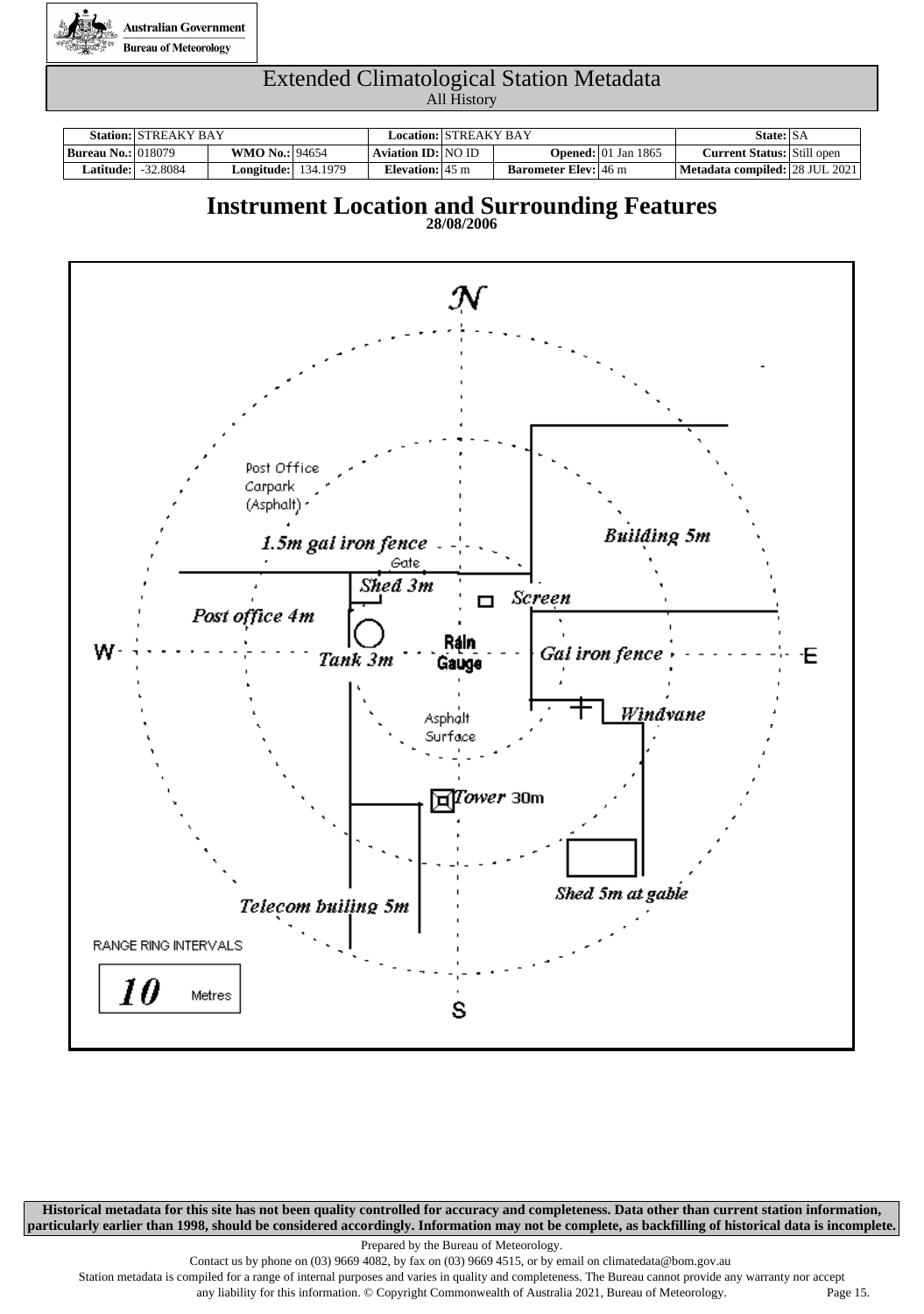

|                           | <b>Station: STREAKY BAY</b> |                            | Location:   STREAKY BAY   |                             |                                        | State: SA                         |  |
|---------------------------|-----------------------------|----------------------------|---------------------------|-----------------------------|----------------------------------------|-----------------------------------|--|
| <b>Bureau No.: 018079</b> |                             | <b>WMO No.: 94654</b>      | Aviation ID:   NO ID      |                             | <b>Opened:</b> $ 01 \text{ Jan } 1865$ | <b>Current Status:</b> Still open |  |
| <b>Latitude:  </b>        | -32.8084                    | <b>Longitude:</b> 134.1979 | Elevation: $45 \text{ m}$ | <b>Barometer Elev:</b> 46 m |                                        | Metadata compiled:   28 JUL 2021  |  |

### **Instrument Location and Surrounding Features**





**Historical metadata for this site has not been quality controlled for accuracy and completeness. Data other than current station information, particularly earlier than 1998, should be considered accordingly. Information may not be complete, as backfilling of historical data is incomplete.**

Prepared by the Bureau of Meteorology.

Contact us by phone on (03) 9669 4082, by fax on (03) 9669 4515, or by email on climatedata@bom.gov.au

Station metadata is compiled for a range of internal purposes and varies in quality and completeness. The Bureau cannot provide any warranty nor accept any liability for this information. © Copyright Commonwealth of Australia 2021, Bureau of Meteorology. Page 16.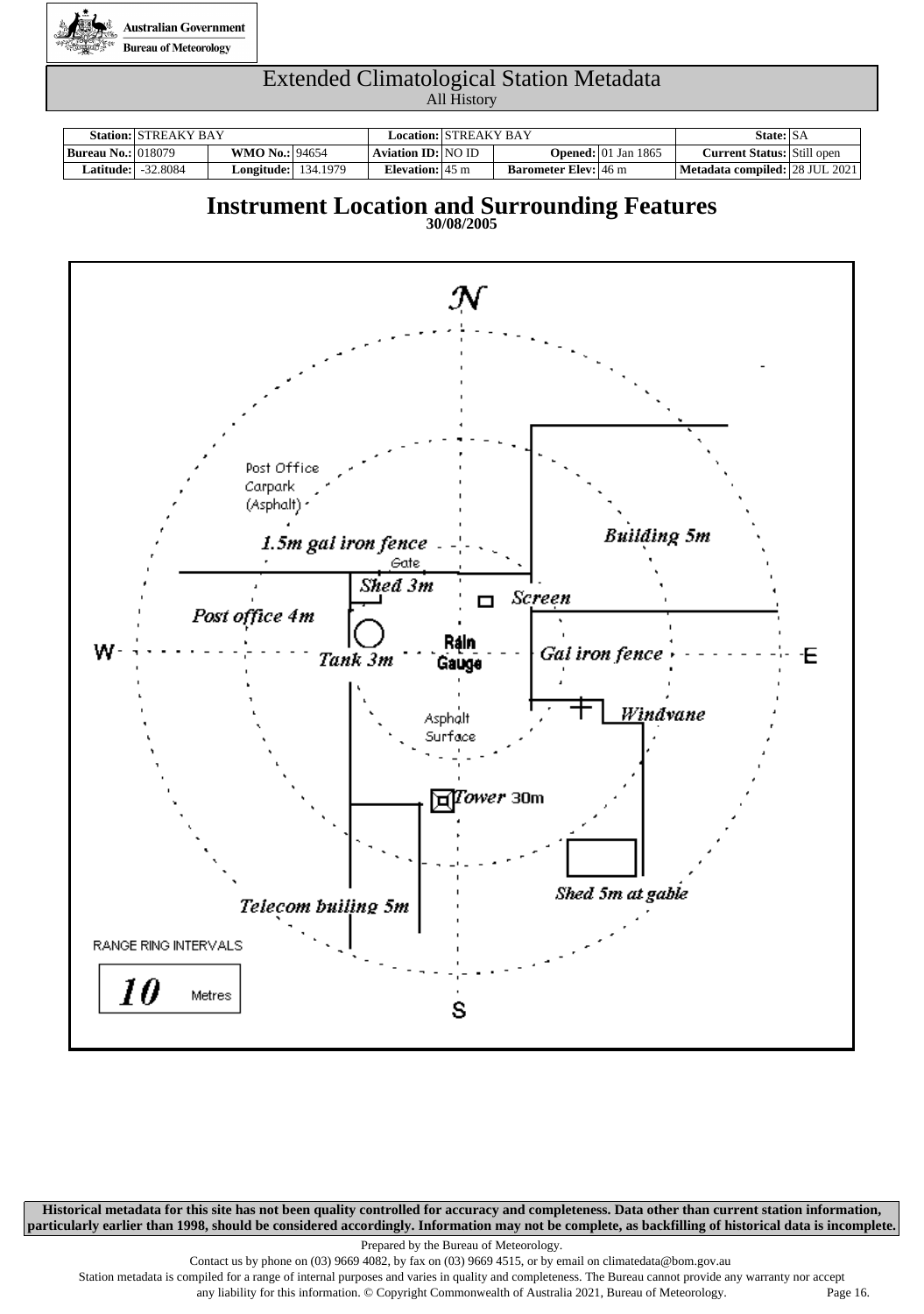

|                           | <b>Station: STREAKY BAY</b> |                            | Location:   STREAKY BAY   |                             |                                        | State: SA                         |  |
|---------------------------|-----------------------------|----------------------------|---------------------------|-----------------------------|----------------------------------------|-----------------------------------|--|
| <b>Bureau No.: 018079</b> |                             | <b>WMO No.: 94654</b>      | Aviation ID:   NO ID      |                             | <b>Opened:</b> $ 01 \text{ Jan } 1865$ | <b>Current Status:</b> Still open |  |
| <b>Latitude:  </b>        | -32.8084                    | <b>Longitude:</b> 134.1979 | Elevation: $45 \text{ m}$ | <b>Barometer Elev:</b> 46 m |                                        | Metadata compiled:   28 JUL 2021  |  |

### **Instrument Location and Surrounding Features**





**Historical metadata for this site has not been quality controlled for accuracy and completeness. Data other than current station information, particularly earlier than 1998, should be considered accordingly. Information may not be complete, as backfilling of historical data is incomplete.**

Prepared by the Bureau of Meteorology.

Contact us by phone on (03) 9669 4082, by fax on (03) 9669 4515, or by email on climatedata@bom.gov.au

Station metadata is compiled for a range of internal purposes and varies in quality and completeness. The Bureau cannot provide any warranty nor accept any liability for this information. © Copyright Commonwealth of Australia 2021, Bureau of Meteorology. Page 17.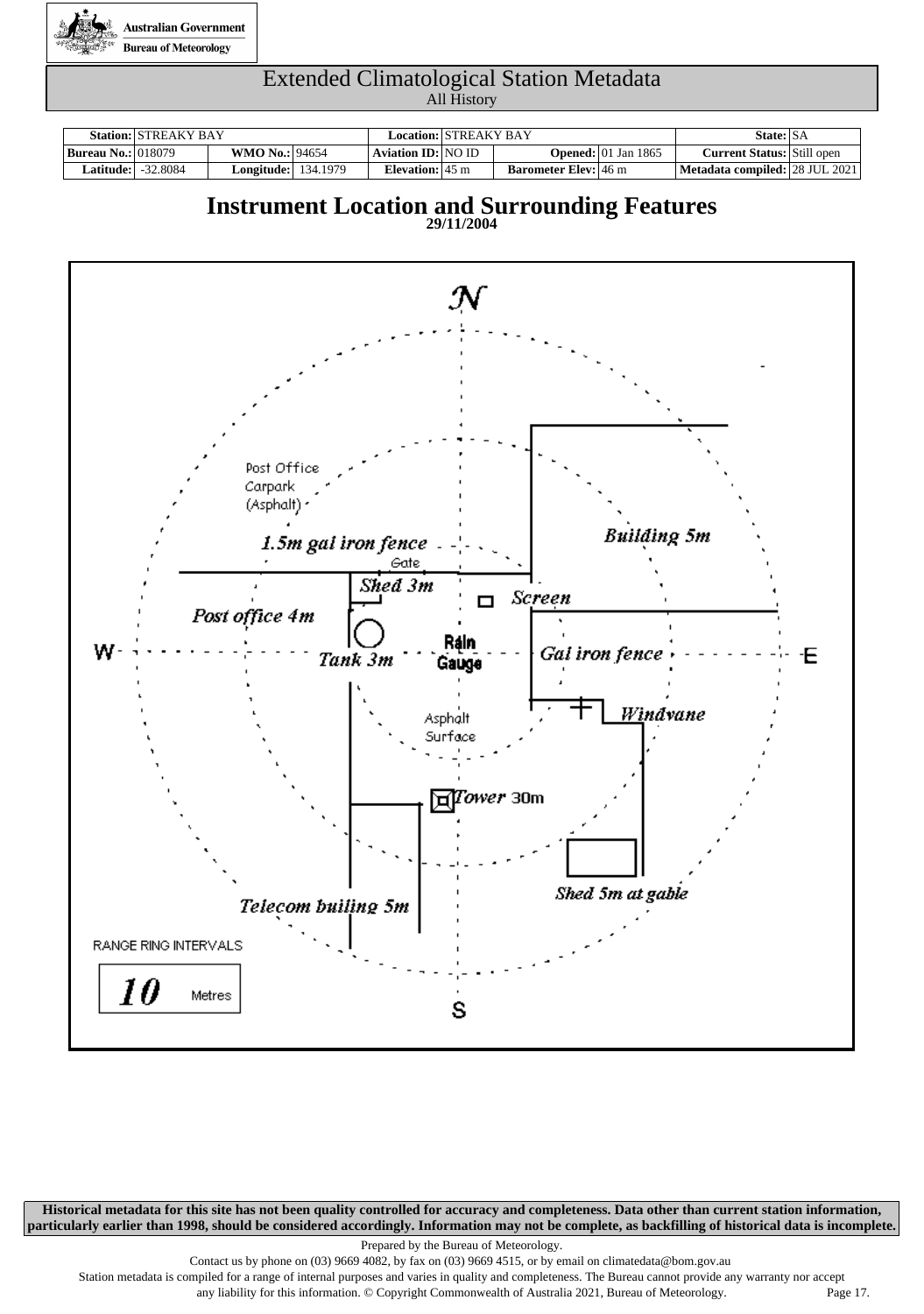

|                           | <b>Station: STREAKY BAY</b> |                            | Location:   STREAKY BAY   |                             |                                        | State: SA                         |  |
|---------------------------|-----------------------------|----------------------------|---------------------------|-----------------------------|----------------------------------------|-----------------------------------|--|
| <b>Bureau No.: 018079</b> |                             | <b>WMO No.: 94654</b>      | Aviation ID: NO ID        |                             | <b>Opened:</b> $ 01 \text{ Jan } 1865$ | <b>Current Status:</b> Still open |  |
| <b>Latitude:  </b>        | $-32.8084$                  | <b>Longitude:</b> 134.1979 | Elevation: $45 \text{ m}$ | <b>Barometer Elev:</b> 46 m |                                        | Metadata compiled: 28 JUL 2021    |  |

### **Instrument Location and Surrounding Features**





**Historical metadata for this site has not been quality controlled for accuracy and completeness. Data other than current station information, particularly earlier than 1998, should be considered accordingly. Information may not be complete, as backfilling of historical data is incomplete.**

Prepared by the Bureau of Meteorology.

Contact us by phone on (03) 9669 4082, by fax on (03) 9669 4515, or by email on climatedata@bom.gov.au

Station metadata is compiled for a range of internal purposes and varies in quality and completeness. The Bureau cannot provide any warranty nor accept any liability for this information. © Copyright Commonwealth of Australia 2021, Bureau of Meteorology. Page 18.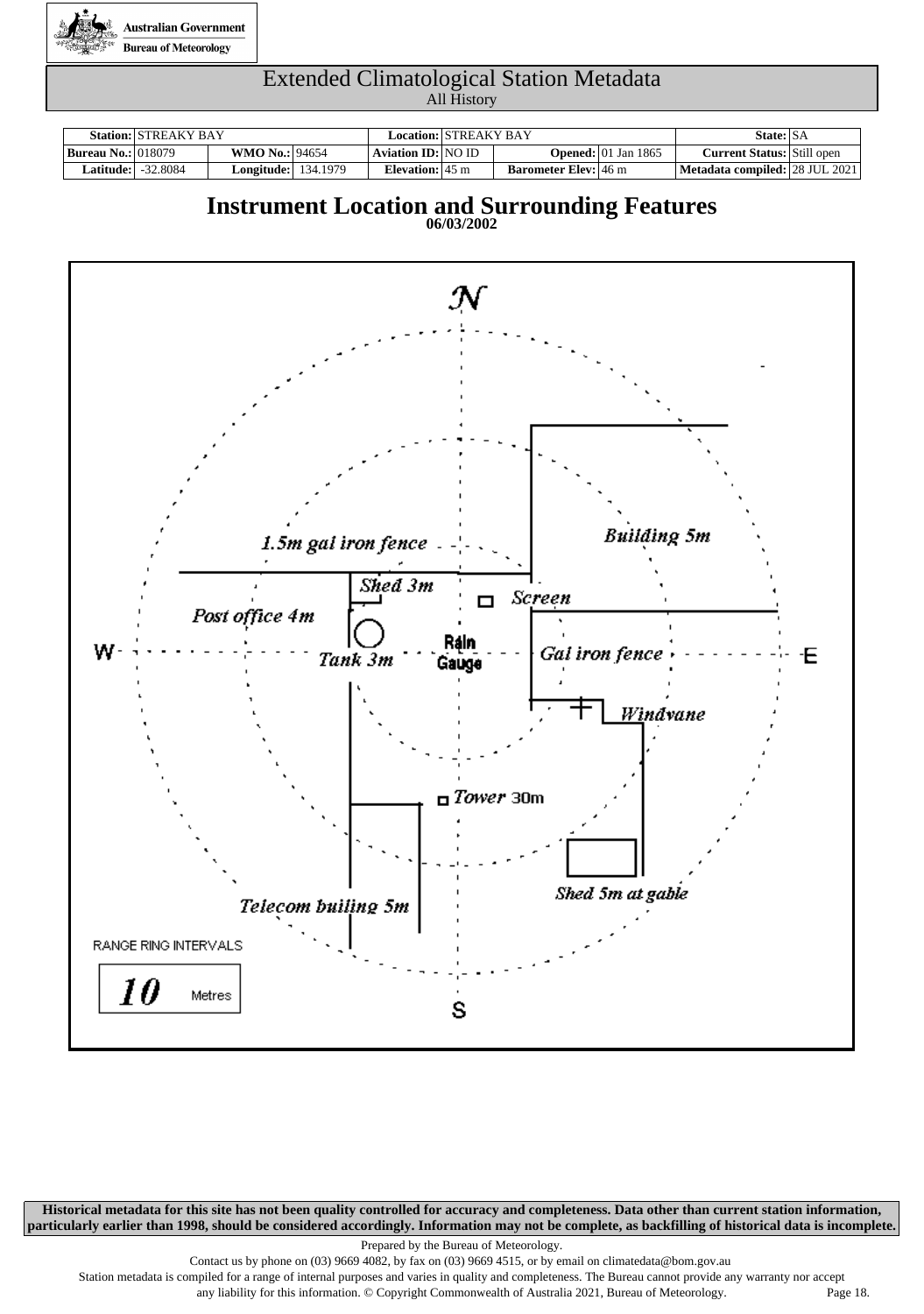

|                           | <b>Station: STREAKY BAY</b> |                            | Location: STREAKY BAY      |                             |                                        | State: SA                         |  |
|---------------------------|-----------------------------|----------------------------|----------------------------|-----------------------------|----------------------------------------|-----------------------------------|--|
| <b>Bureau No.: 018079</b> |                             | <b>WMO No.: 94654</b>      | Aviation <b>ID</b> : NO ID |                             | <b>Opened:</b> $ 01 \text{ Jan } 1865$ | <b>Current Status:</b> Still open |  |
| <b>Latitude:  </b>        | -32.8084                    | <b>Longitude:</b> 134.1979 | Elevation: $45 \text{ m}$  | <b>Barometer Elev:</b> 46 m |                                        | Metadata compiled: 28 JUL 2021    |  |

### **Instrument Location and Surrounding Features**





**Historical metadata for this site has not been quality controlled for accuracy and completeness. Data other than current station information, particularly earlier than 1998, should be considered accordingly. Information may not be complete, as backfilling of historical data is incomplete.**

Prepared by the Bureau of Meteorology.

Contact us by phone on (03) 9669 4082, by fax on (03) 9669 4515, or by email on climatedata@bom.gov.au

Station metadata is compiled for a range of internal purposes and varies in quality and completeness. The Bureau cannot provide any warranty nor accept any liability for this information. © Copyright Commonwealth of Australia 2021, Bureau of Meteorology. Page 19.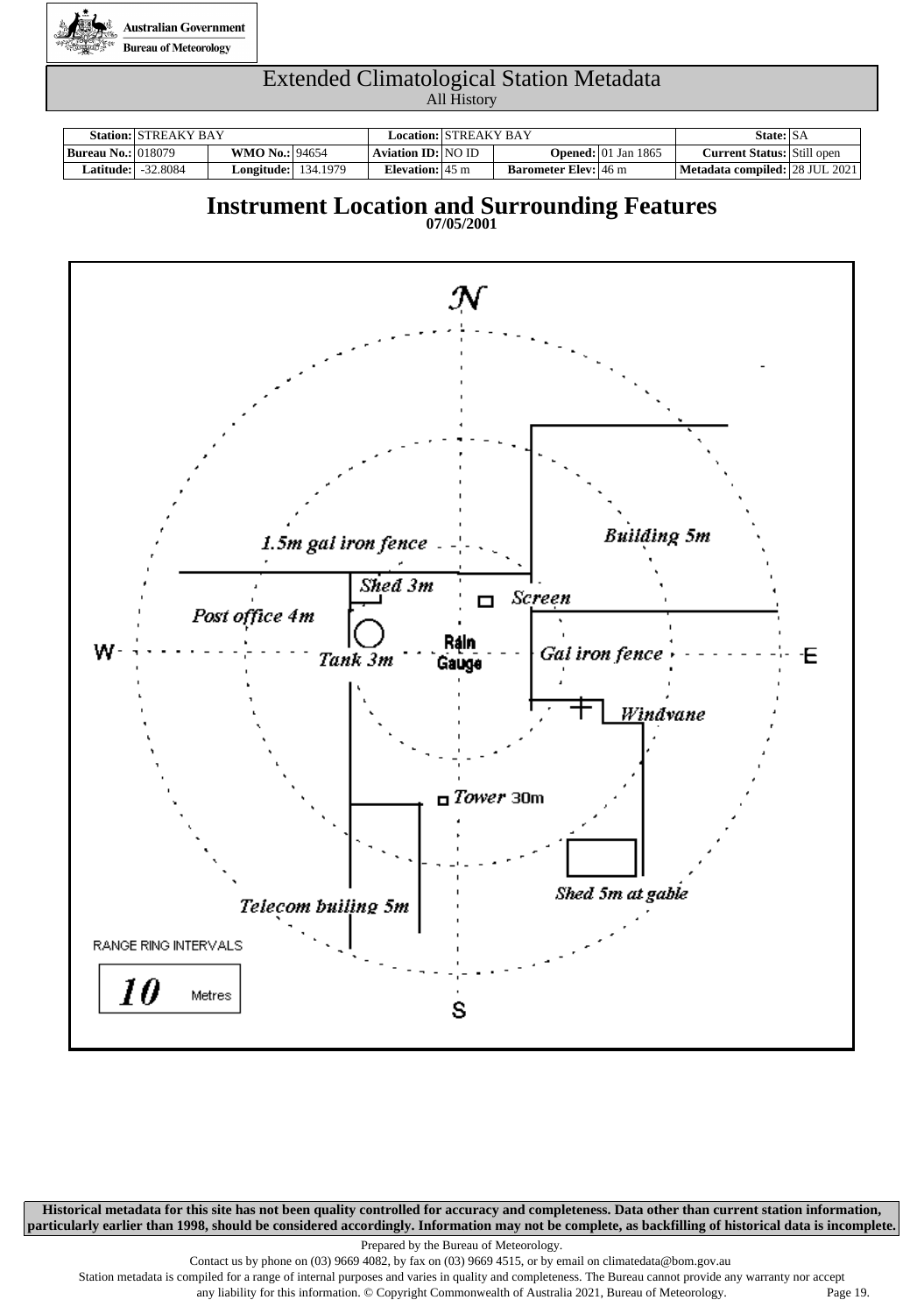

|                           | <b>Station: STREAKY BAY</b> |                            |                           | Location:   STREAKY BAY |                             |                                        | State: SA                         |  |  |
|---------------------------|-----------------------------|----------------------------|---------------------------|-------------------------|-----------------------------|----------------------------------------|-----------------------------------|--|--|
| <b>Bureau No.: 018079</b> |                             | <b>WMO No.: 94654</b>      | Aviation ID: NO ID        |                         |                             | <b>Opened:</b> $ 01 \text{ Jan } 1865$ | <b>Current Status:</b> Still open |  |  |
| <b>Latitude:  </b>        | -32.8084                    | <b>Longitude:</b> 134.1979 | Elevation: $45 \text{ m}$ |                         | <b>Barometer Elev:</b> 46 m |                                        | Metadata compiled:   28 JUL 2021  |  |  |

### **Instrument Location and Surrounding Features**



**Historical metadata for this site has not been quality controlled for accuracy and completeness. Data other than current station information, particularly earlier than 1998, should be considered accordingly. Information may not be complete, as backfilling of historical data is incomplete.**

Prepared by the Bureau of Meteorology.

Contact us by phone on (03) 9669 4082, by fax on (03) 9669 4515, or by email on climatedata@bom.gov.au

Station metadata is compiled for a range of internal purposes and varies in quality and completeness. The Bureau cannot provide any warranty nor accept any liability for this information. © Copyright Commonwealth of Australia 2021, Bureau of Meteorology. Page 20.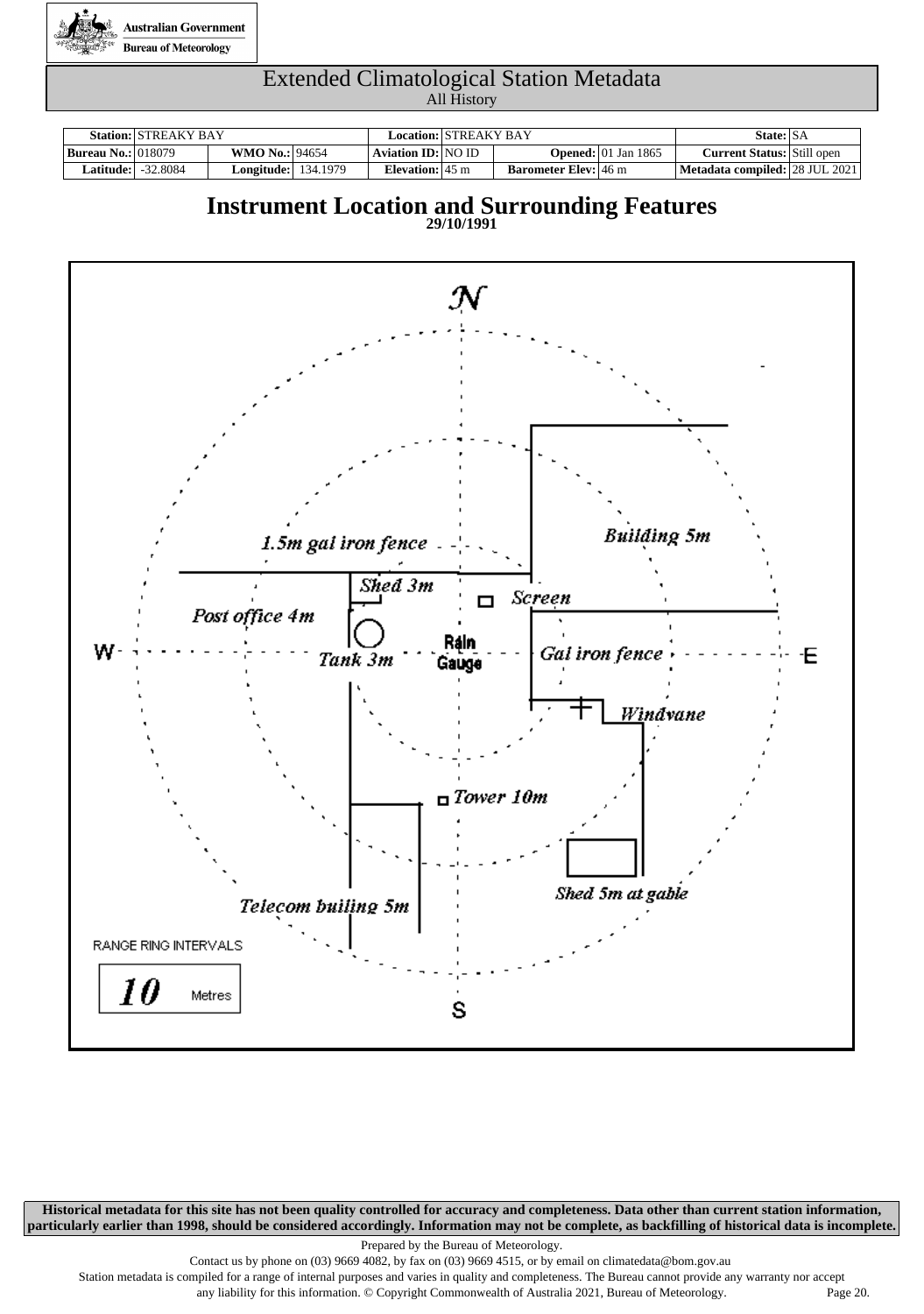

|                           | <b>Station: STREAKY BAY</b> |                            | Location:   STREAKY BAY   |                             |                                        | State: SA                         |  |
|---------------------------|-----------------------------|----------------------------|---------------------------|-----------------------------|----------------------------------------|-----------------------------------|--|
| <b>Bureau No.: 018079</b> |                             | <b>WMO No.: 94654</b>      | Aviation ID:   NO ID      |                             | <b>Opened:</b> $ 01 \text{ Jan } 1865$ | <b>Current Status:</b> Still open |  |
| <b>Latitude:  </b>        | -32.8084                    | <b>Longitude:</b> 134.1979 | Elevation: $45 \text{ m}$ | <b>Barometer Elev:</b> 46 m |                                        | Metadata compiled: 28 JUL 2021    |  |

### **Instrument Location and Surrounding Features**

**08/07/1987**



**Historical metadata for this site has not been quality controlled for accuracy and completeness. Data other than current station information, particularly earlier than 1998, should be considered accordingly. Information may not be complete, as backfilling of historical data is incomplete.**

Prepared by the Bureau of Meteorology.

Contact us by phone on (03) 9669 4082, by fax on (03) 9669 4515, or by email on climatedata@bom.gov.au

Station metadata is compiled for a range of internal purposes and varies in quality and completeness. The Bureau cannot provide any warranty nor accept

any liability for this information. © Copyright Commonwealth of Australia 2021, Bureau of Meteorology. Page 21.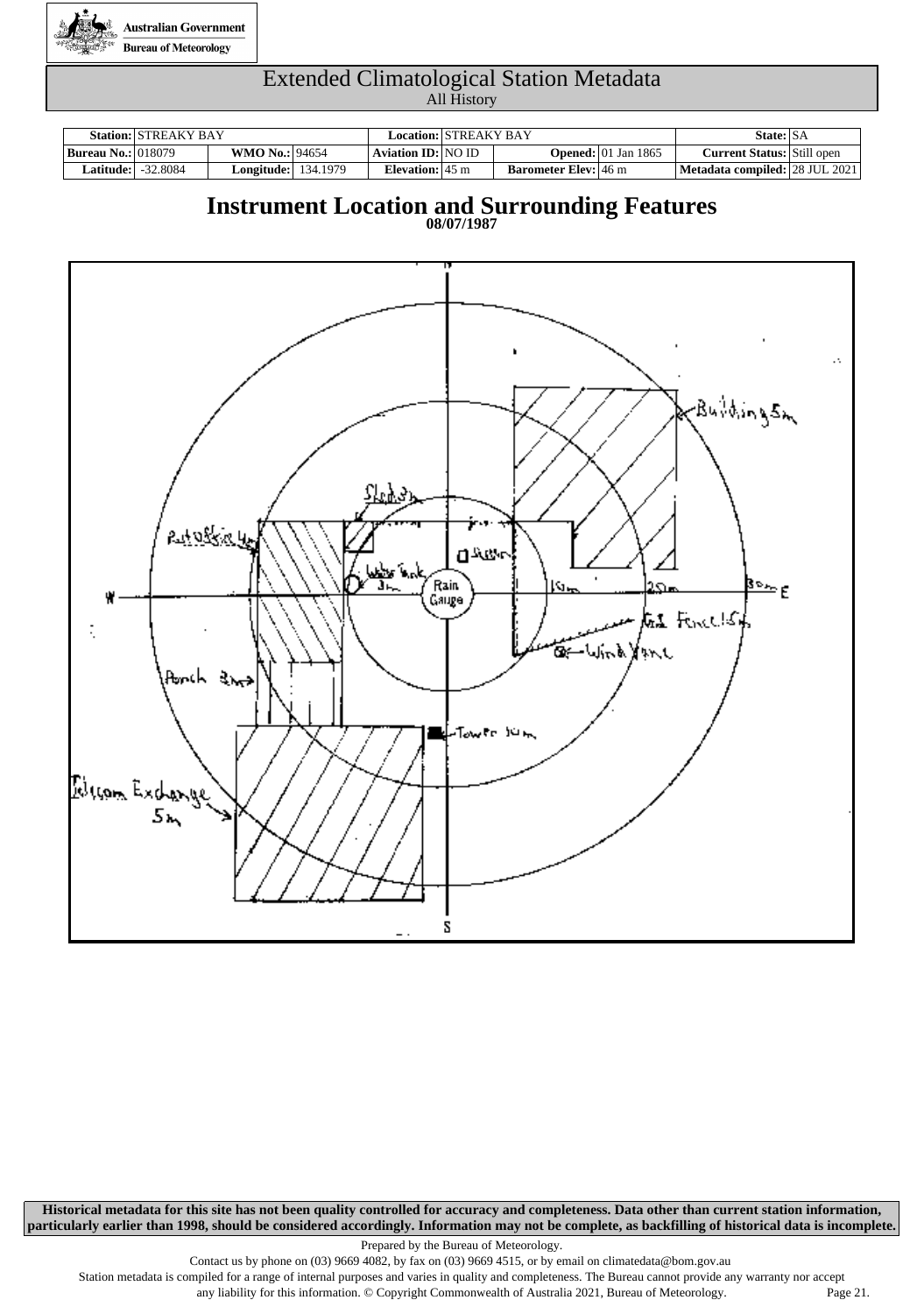

|                           | <b>Station: STREAKY BAY</b> |                            | Location:   STREAKY BAY   |                             |                                    | State: SA                         |  |
|---------------------------|-----------------------------|----------------------------|---------------------------|-----------------------------|------------------------------------|-----------------------------------|--|
| <b>Bureau No.: 018079</b> |                             | <b>WMO No.: 94654</b>      | Aviation ID:   NO ID      |                             | <b>Opened:</b> $\vert$ 01 Jan 1865 | <b>Current Status:</b> Still open |  |
|                           | <b>Latitude: -32.8084</b>   | <b>Longitude:</b> 134.1979 | Elevation: $45 \text{ m}$ | <b>Barometer Elev:</b> 46 m |                                    | Metadata compiled: 28 JUL 2021    |  |

### **Instrument Location and Surrounding Features**

**12/06/1980**



**Historical metadata for this site has not been quality controlled for accuracy and completeness. Data other than current station information, particularly earlier than 1998, should be considered accordingly. Information may not be complete, as backfilling of historical data is incomplete.**

Prepared by the Bureau of Meteorology.

Contact us by phone on (03) 9669 4082, by fax on (03) 9669 4515, or by email on climatedata@bom.gov.au

Station metadata is compiled for a range of internal purposes and varies in quality and completeness. The Bureau cannot provide any warranty nor accept any liability for this information. © Copyright Commonwealth of Australia 2021, Bureau of Meteorology. Page 22.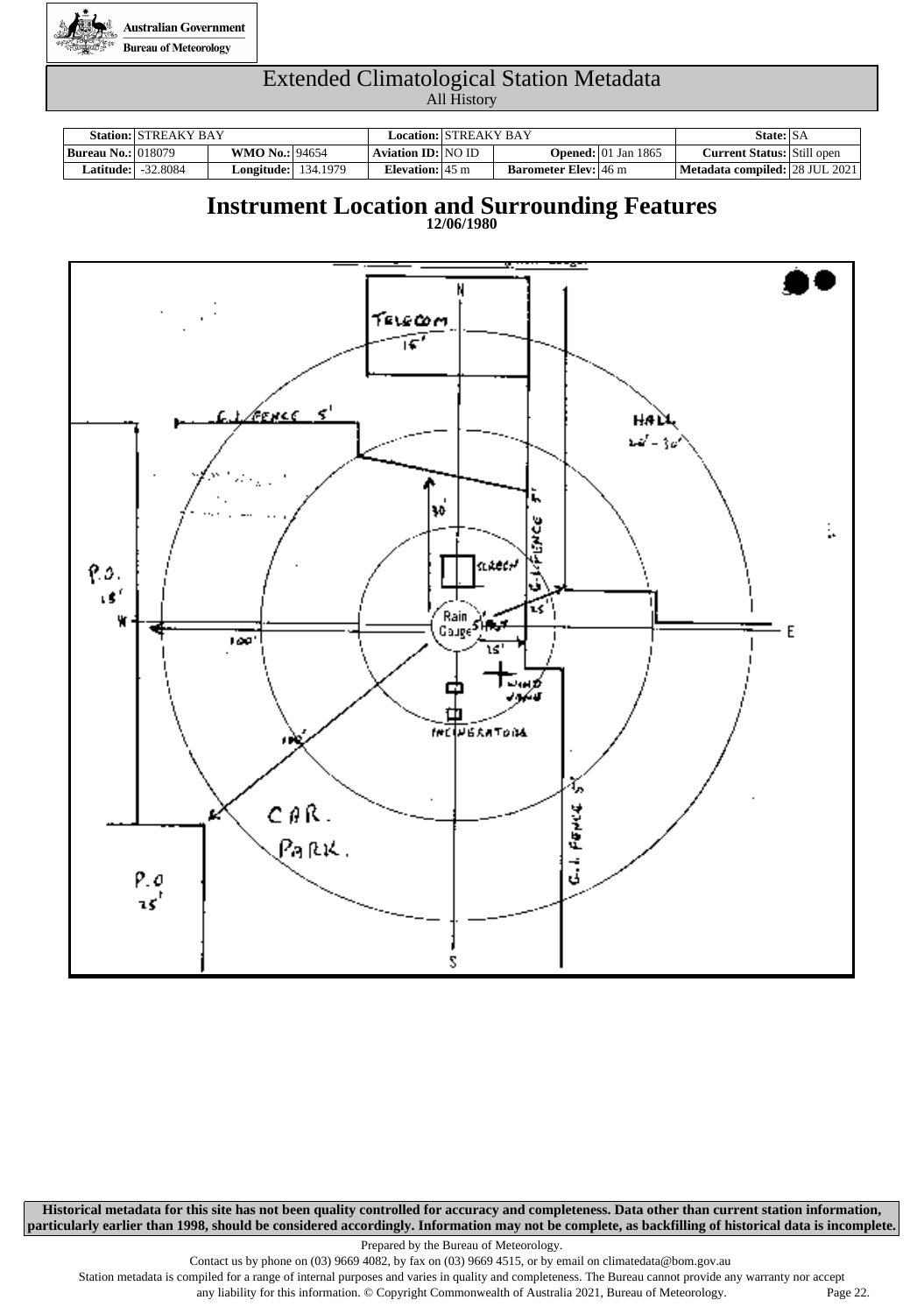

|                             | <b>Station: STREAKY BAY</b> |                            | Location:   STREAKY BAY   |                             |                                        | State: SA                                 |  |
|-----------------------------|-----------------------------|----------------------------|---------------------------|-----------------------------|----------------------------------------|-------------------------------------------|--|
| <b>Bureau No.:</b>   018079 |                             | <b>WMO No.: 94654</b>      | Aviation ID: NO ID        |                             | <b>Opened:</b> $ 01 \text{ Jan } 1865$ | <b>Current Status:</b> Still open         |  |
| <b>Latitude:  </b>          | -32.8084                    | <b>Longitude:</b> 134.1979 | Elevation: $45 \text{ m}$ | <b>Barometer Elev:</b> 46 m |                                        | <b>Metadata compiled:   28 JUL 2021  </b> |  |

# **Skyline Diagram**

**26/10/2018(most recent)**



Prepared by the Bureau of Meteorology.

Contact us by phone on (03) 9669 4082, by fax on (03) 9669 4515, or by email on climatedata@bom.gov.au

Station metadata is compiled for a range of internal purposes and varies in quality and completeness. The Bureau cannot provide any warranty nor accept any liability for this information. © Copyright Commonwealth of Australia 2021, Bureau of Meteorology. Page 23.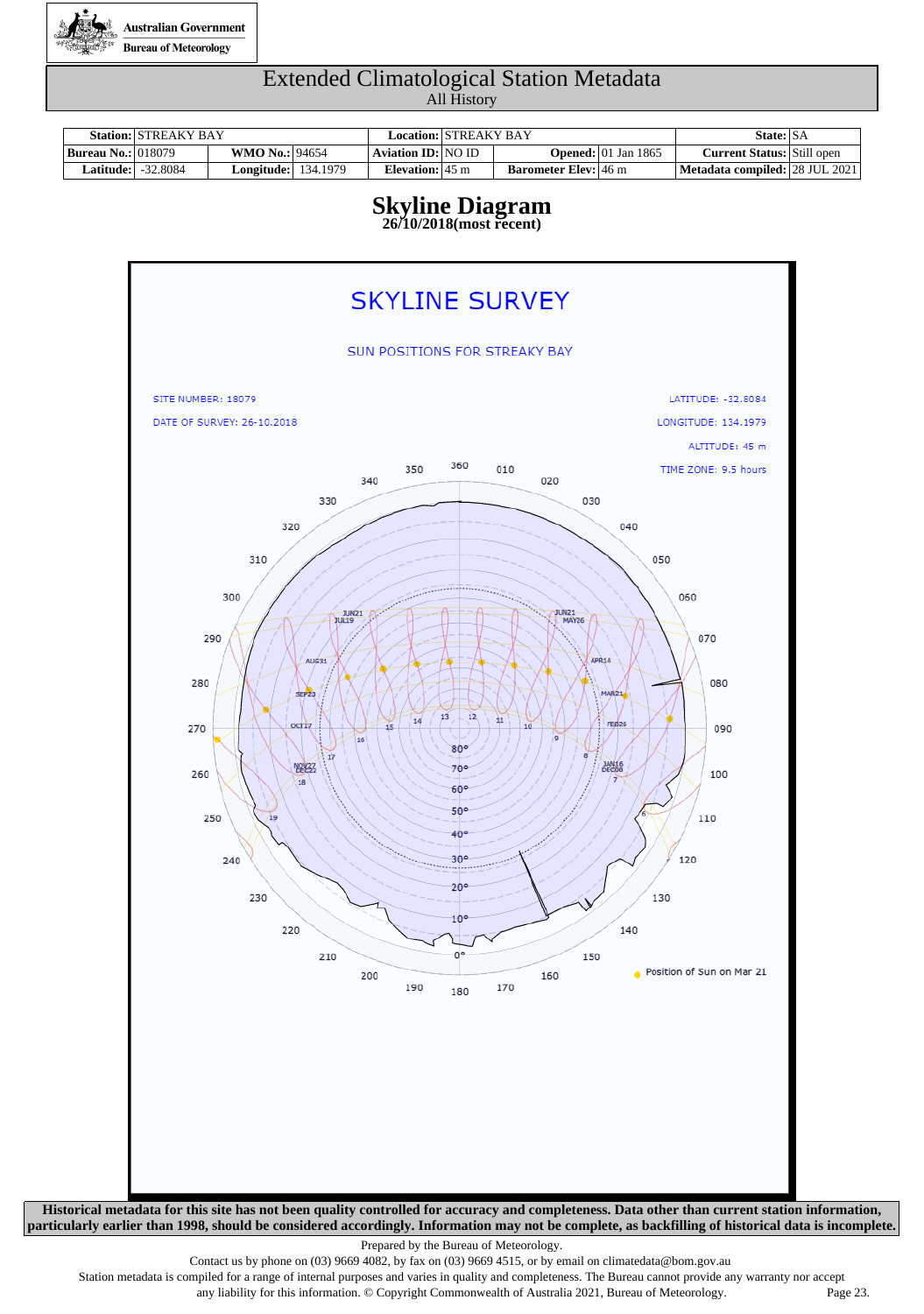

|                             | <b>Station: STREAKY BAY</b> |                            | Location:   STREAKY BAY   |                             |                                        | State: SA                         |  |
|-----------------------------|-----------------------------|----------------------------|---------------------------|-----------------------------|----------------------------------------|-----------------------------------|--|
| <b>Bureau No.:</b>   018079 |                             | <b>WMO No.: 94654</b>      | Aviation ID:   NO ID-     |                             | <b>Opened:</b> $ 01 \text{ Jan } 1865$ | <b>Current Status:</b> Still open |  |
|                             | <b>Latitude: -32.8084</b>   | <b>Longitude:</b> 134.1979 | Elevation: $45 \text{ m}$ | <b>Barometer Elev:</b> 46 m |                                        | Metadata compiled: 28 JUL 2021    |  |

#### **Skyline Diagram 03/07/2013**



**Historical metadata for this site has not been quality controlled for accuracy and completeness. Data other than current station information, particularly earlier than 1998, should be considered accordingly. Information may not be complete, as backfilling of historical data is incomplete.**

Prepared by the Bureau of Meteorology.

Contact us by phone on (03) 9669 4082, by fax on (03) 9669 4515, or by email on climatedata@bom.gov.au

Station metadata is compiled for a range of internal purposes and varies in quality and completeness. The Bureau cannot provide any warranty nor accept any liability for this information. © Copyright Commonwealth of Australia 2021, Bureau of Meteorology. Page 24.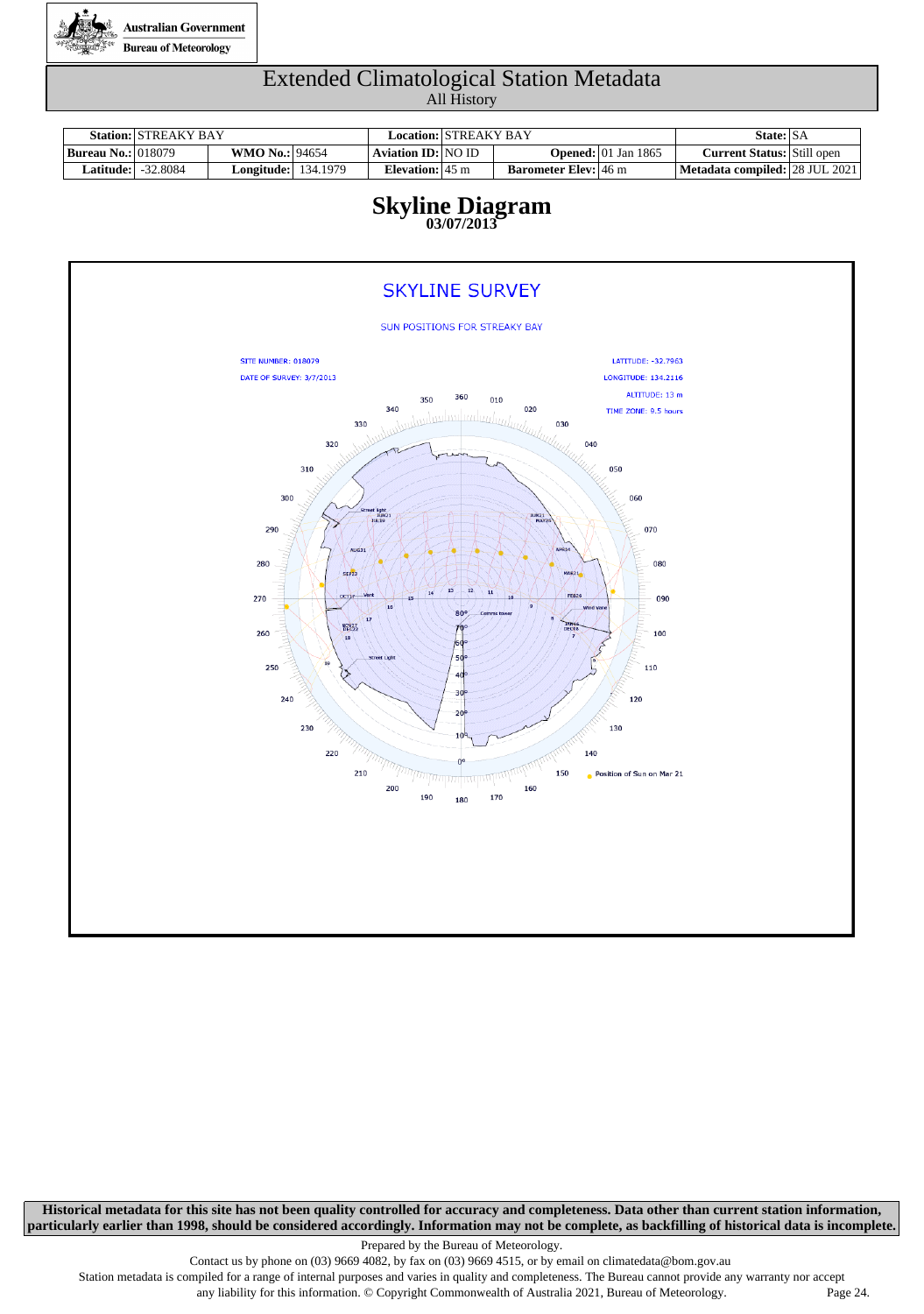

|                           | <b>Station: STREAKY BAY</b>  |                            | Location: STREAKY BAY     |                             |                                        | State: SA                         |  |
|---------------------------|------------------------------|----------------------------|---------------------------|-----------------------------|----------------------------------------|-----------------------------------|--|
| <b>Bureau No.: 018079</b> |                              | <b>WMO No.: 94654</b>      | Aviation ID: NO ID        |                             | <b>Opened:</b> $ 01 \text{ Jan } 1865$ | <b>Current Status:</b> Still open |  |
|                           | L <b>atitude:</b>   -32.8084 | <b>Longitude:</b> 134.1979 | Elevation: $45 \text{ m}$ | <b>Barometer Elev:</b> 46 m |                                        | Metadata compiled:   28 JUL 2021  |  |

#### **Skyline Diagram 24/08/2007**



**Historical metadata for this site has not been quality controlled for accuracy and completeness. Data other than current station information, particularly earlier than 1998, should be considered accordingly. Information may not be complete, as backfilling of historical data is incomplete.**

Prepared by the Bureau of Meteorology.

Contact us by phone on (03) 9669 4082, by fax on (03) 9669 4515, or by email on climatedata@bom.gov.au

Station metadata is compiled for a range of internal purposes and varies in quality and completeness. The Bureau cannot provide any warranty nor accept any liability for this information. © Copyright Commonwealth of Australia 2021, Bureau of Meteorology. Page 25.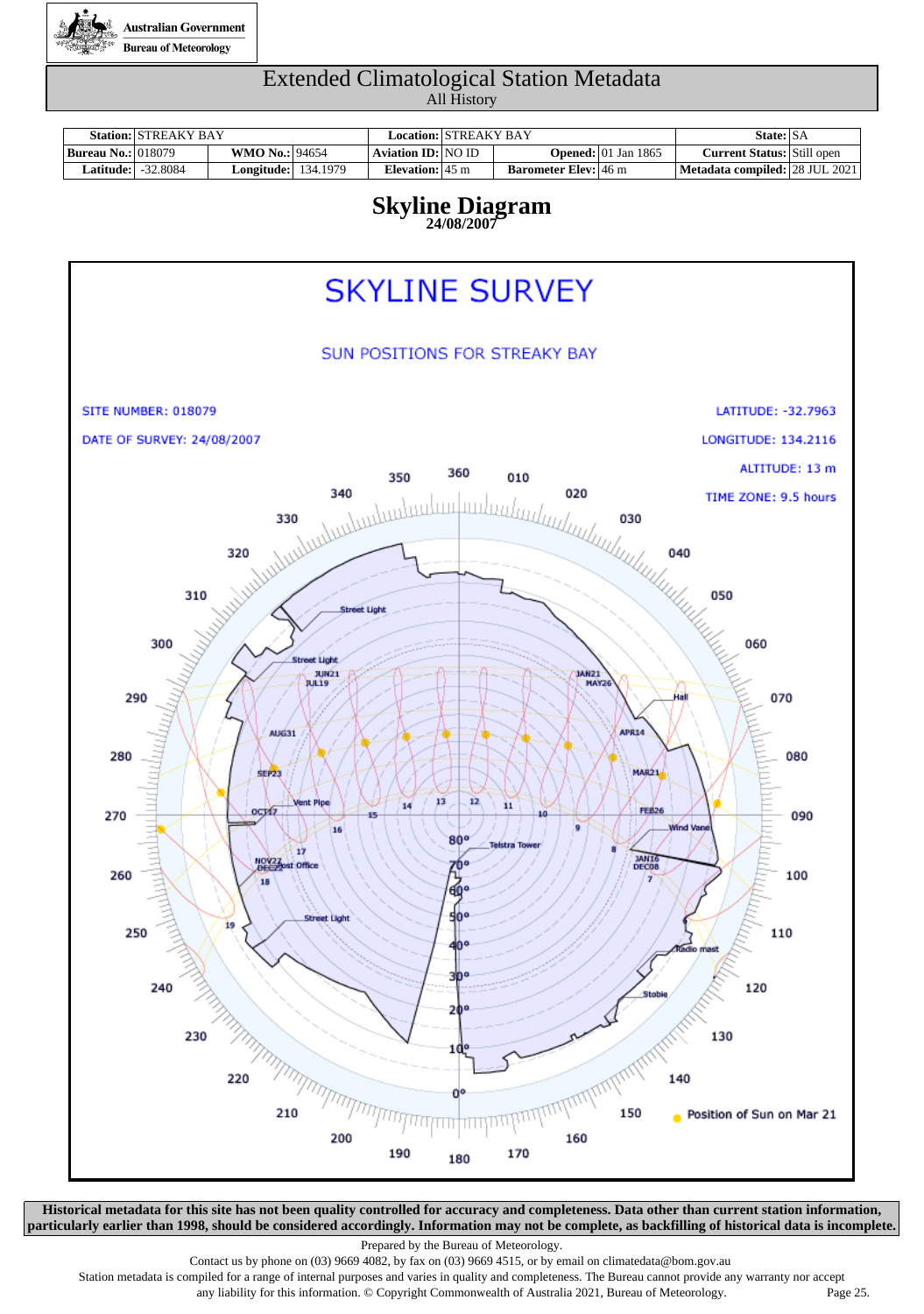

|                             | <b>Station: STREAKY BAY</b> |                            | Location: STREAKY BAY     |                             |                                        | State: SA                             |  |
|-----------------------------|-----------------------------|----------------------------|---------------------------|-----------------------------|----------------------------------------|---------------------------------------|--|
| <b>Bureau No.:</b>   018079 |                             | <b>WMO No.: 94654</b>      | Aviation ID: NO ID        |                             | <b>Opened:</b> $ 01 \text{ Jan } 1865$ | <b>Current Status:</b> Still open     |  |
| Latitude:                   | -32.8084                    | <b>Longitude:</b> 134.1979 | Elevation: $45 \text{ m}$ | <b>Barometer Elev:</b> 46 m |                                        | <b>Metadata compiled: 28 JUL 2021</b> |  |

#### **Skyline Diagram 06/03/2002**



Contact us by phone on (03) 9669 4082, by fax on (03) 9669 4515, or by email on climatedata@bom.gov.au

Station metadata is compiled for a range of internal purposes and varies in quality and completeness. The Bureau cannot provide any warranty nor accept any liability for this information. © Copyright Commonwealth of Australia 2021, Bureau of Meteorology. Page 26.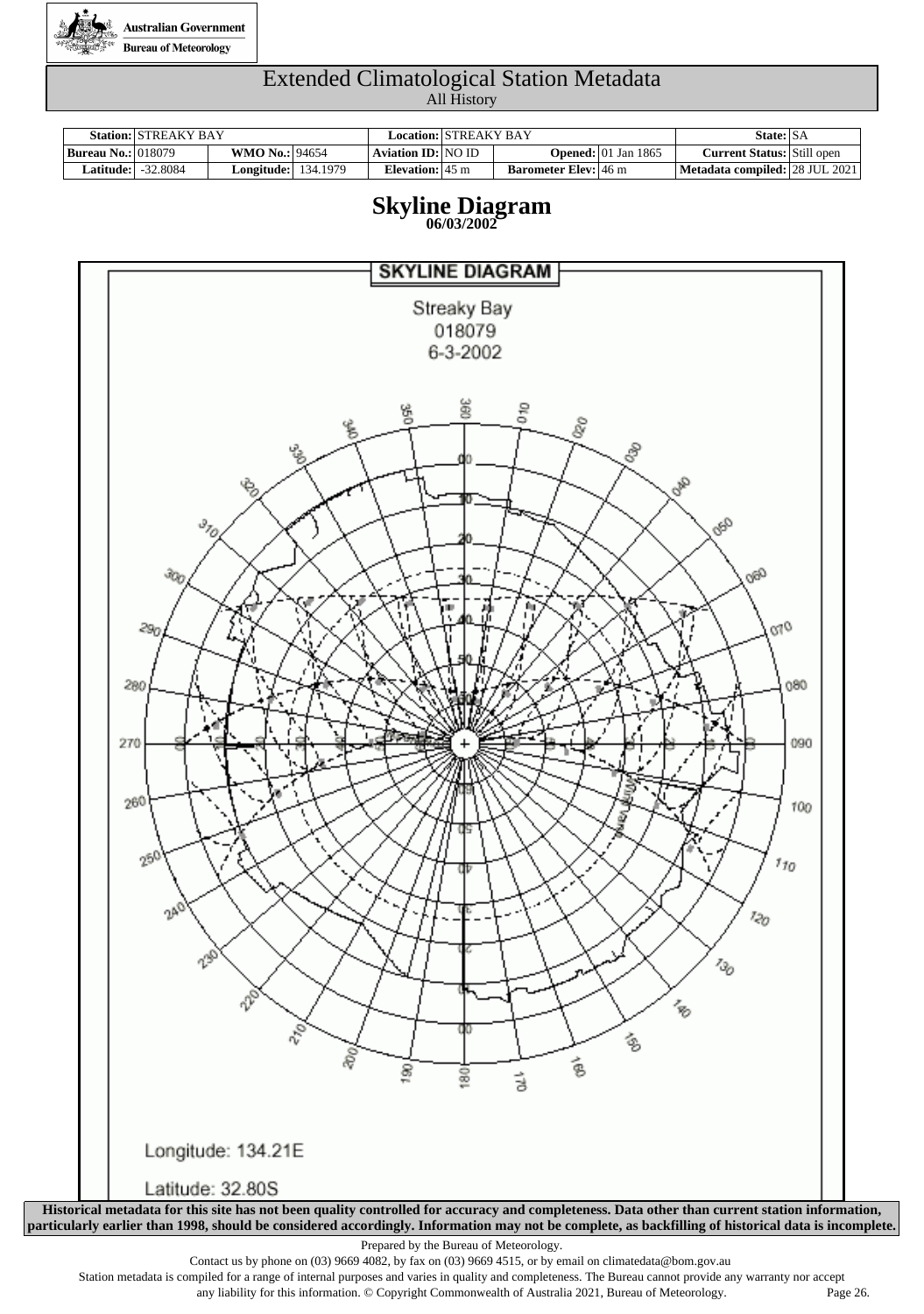

|                           | <b>Station: STREAKY BAY</b> |                            | Location: STREAKY BAY     |                             |                                        | State: SA                         |  |
|---------------------------|-----------------------------|----------------------------|---------------------------|-----------------------------|----------------------------------------|-----------------------------------|--|
| <b>Bureau No.: 018079</b> |                             | <b>WMO No.: 94654</b>      | Aviation ID: NO ID        |                             | <b>Opened:</b> $ 01 \text{ Jan } 1865$ | <b>Current Status:</b> Still open |  |
|                           | <b>Latitude:</b>   -32.8084 | <b>Longitude:</b> 134.1979 | Elevation: $45 \text{ m}$ | <b>Barometer Elev:</b> 46 m |                                        | Metadata compiled: 28 JUL 2021    |  |





**Historical metadata for this site has not been quality controlled for accuracy and completeness. Data other than current station information, particularly earlier than 1998, should be considered accordingly. Information may not be complete, as backfilling of historical data is incomplete.**

Prepared by the Bureau of Meteorology.

Contact us by phone on (03) 9669 4082, by fax on (03) 9669 4515, or by email on climatedata@bom.gov.au

Station metadata is compiled for a range of internal purposes and varies in quality and completeness. The Bureau cannot provide any warranty nor accept any liability for this information. © Copyright Commonwealth of Australia 2021, Bureau of Meteorology. Page 27.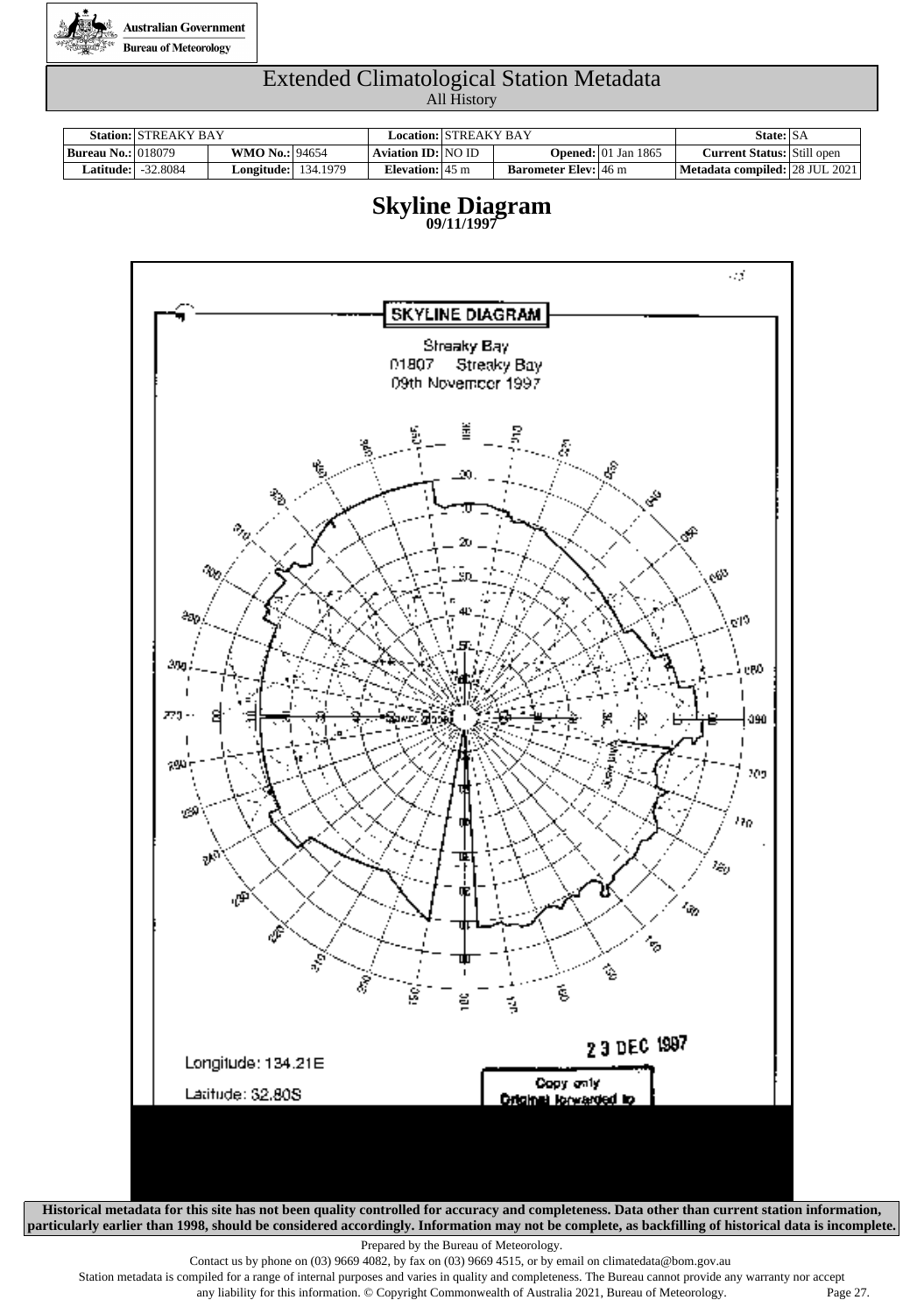

|                           | <b>Station: STREAKY BAY</b> |                            | Location:   STREAKY BAY   |                             |                                        | State: SA                         |  |
|---------------------------|-----------------------------|----------------------------|---------------------------|-----------------------------|----------------------------------------|-----------------------------------|--|
| <b>Bureau No.: 018079</b> |                             | <b>WMO No.: 94654</b>      | <b>Aviation ID: NO ID</b> |                             | <b>Opened:</b> $ 01 \text{ Jan } 1865$ | <b>Current Status: Still open</b> |  |
|                           | <b>Latitude:  -32.8084</b>  | <b>Longitude:</b> 134.1979 | Elevation: $45 \text{ m}$ | <b>Barometer Elev:</b> 46 m |                                        | Metadata compiled: 28 JUL 2021    |  |

#### **Station Observation Program Summary (Surface Observations) from 01/03/1865 to 11/12/2003**

| <b>Current Observation</b>  | <b>Continuous</b> | <b>Half Hourly</b> | <b>Hourly</b> |
|-----------------------------|-------------------|--------------------|---------------|
| <b>Surface Observations</b> | $-$               |                    | -             |
|                             |                   |                    |               |

| <b>Current Observation</b> Program Type   12 AM   3 AM   6 AM   9 AM   12 PM   3 PM   6 AM   9 AM |                |                          |                          |                          |                          |  |
|---------------------------------------------------------------------------------------------------|----------------|--------------------------|--------------------------|--------------------------|--------------------------|--|
| Surface Observation   PERFORMED   -                                                               |                | the contract of the con- | -                        |                          |                          |  |
| Surface Observation   REPORTED                                                                    | <b>Service</b> | $\sim$ 100 $\sim$        |                          |                          |                          |  |
| Surface Observation   SEASONAL   -   -                                                            |                |                          | $\overline{\phantom{a}}$ | $\overline{\phantom{0}}$ | $\overline{\phantom{a}}$ |  |

#### **Station Observation Program Summary (Surface Observations) from 11/12/2003 to 17/03/2005**

| <b>Current Observation</b>  | Continuous | <b>Half Hourly</b> | <b>Hourly</b>            |
|-----------------------------|------------|--------------------|--------------------------|
| <b>Surface Observations</b> | -          | $-$                | $\overline{\phantom{a}}$ |

| <b>Current Observation</b> Program Type   12 AM   3 AM   6 AM   9 AM   12 PM   3 PM $\overline{6}$ AM   9 AM |          |        |                |   |                          |                |        |        |  |
|--------------------------------------------------------------------------------------------------------------|----------|--------|----------------|---|--------------------------|----------------|--------|--------|--|
| Surface Observation   PERFORMED   -                                                                          |          |        |                |   |                          |                |        | $\sim$ |  |
| Surface Observation   REPORTED                                                                               |          |        |                |   |                          |                |        |        |  |
| <b>Surface Observation</b>                                                                                   | SEASONAL | $\sim$ | <b>Service</b> | - | $\overline{\phantom{a}}$ | <b>Service</b> | $\sim$ | $\sim$ |  |

#### **Station Observation Program Summary (Surface Observations) from 17/03/2005 to 01/08/2015**

| <b>Current Observation</b>  | Continuous | <b>Half Hourly</b> | <b>Hourly</b>            |
|-----------------------------|------------|--------------------|--------------------------|
| <b>Surface Observations</b> |            |                    | $\overline{\phantom{a}}$ |

| Current Observation   Program Type   12 AM   3 AM   6 AM   9 AM   12 PM   3 PM   6 AM   9 AM |          |                |        |  |                          |  |
|----------------------------------------------------------------------------------------------|----------|----------------|--------|--|--------------------------|--|
| Surface Observation   PERFORMED                                                              |          | $\sim$ 10 $\,$ | $\sim$ |  |                          |  |
| Surface Observation   REPORTED                                                               |          |                |        |  |                          |  |
| <b>Surface Observation</b>                                                                   | SEASONAL |                |        |  | $\overline{\phantom{a}}$ |  |

#### **Station Observation Program Summary (Surface Observations) 28 JUL 2021 (most recent)**

| <b>Current Observation</b>  | Continuous | <b>Half Hourly</b>       | Hourly                   |  |
|-----------------------------|------------|--------------------------|--------------------------|--|
| <b>Surface Observations</b> | -          | $\overline{\phantom{a}}$ | $\overline{\phantom{a}}$ |  |

| <b>Current Observation</b> Program Type   12 AM   3 AM   6 AM   9 AM   12 PM   3 PM   6 AM   9 AM |          |                |                          |  |   |                          |  |
|---------------------------------------------------------------------------------------------------|----------|----------------|--------------------------|--|---|--------------------------|--|
| Surface Observation   PERFORMED                                                                   |          | $\sim$         | $\sim$                   |  | - | $\overline{\phantom{0}}$ |  |
| <b>Surface Observation</b>                                                                        | REPORTED | $\blacksquare$ | $\overline{\phantom{0}}$ |  |   | $\overline{\phantom{0}}$ |  |
| <b>Surface Observation</b>                                                                        | SEASONAL | -              | -                        |  |   | $\overline{\phantom{0}}$ |  |

**Historical metadata for this site has not been quality controlled for accuracy and completeness. Data other than current station information, particularly earlier than 1998, should be considered accordingly. Information may not be complete, as backfilling of historical data is incomplete.**

Prepared by the Bureau of Meteorology.

Contact us by phone on (03) 9669 4082, by fax on (03) 9669 4515, or by email on climatedata@bom.gov.au

Station metadata is compiled for a range of internal purposes and varies in quality and completeness. The Bureau cannot provide any warranty nor accept

any liability for this information. © Copyright Commonwealth of Australia 2021, Bureau of Meteorology. Page 28.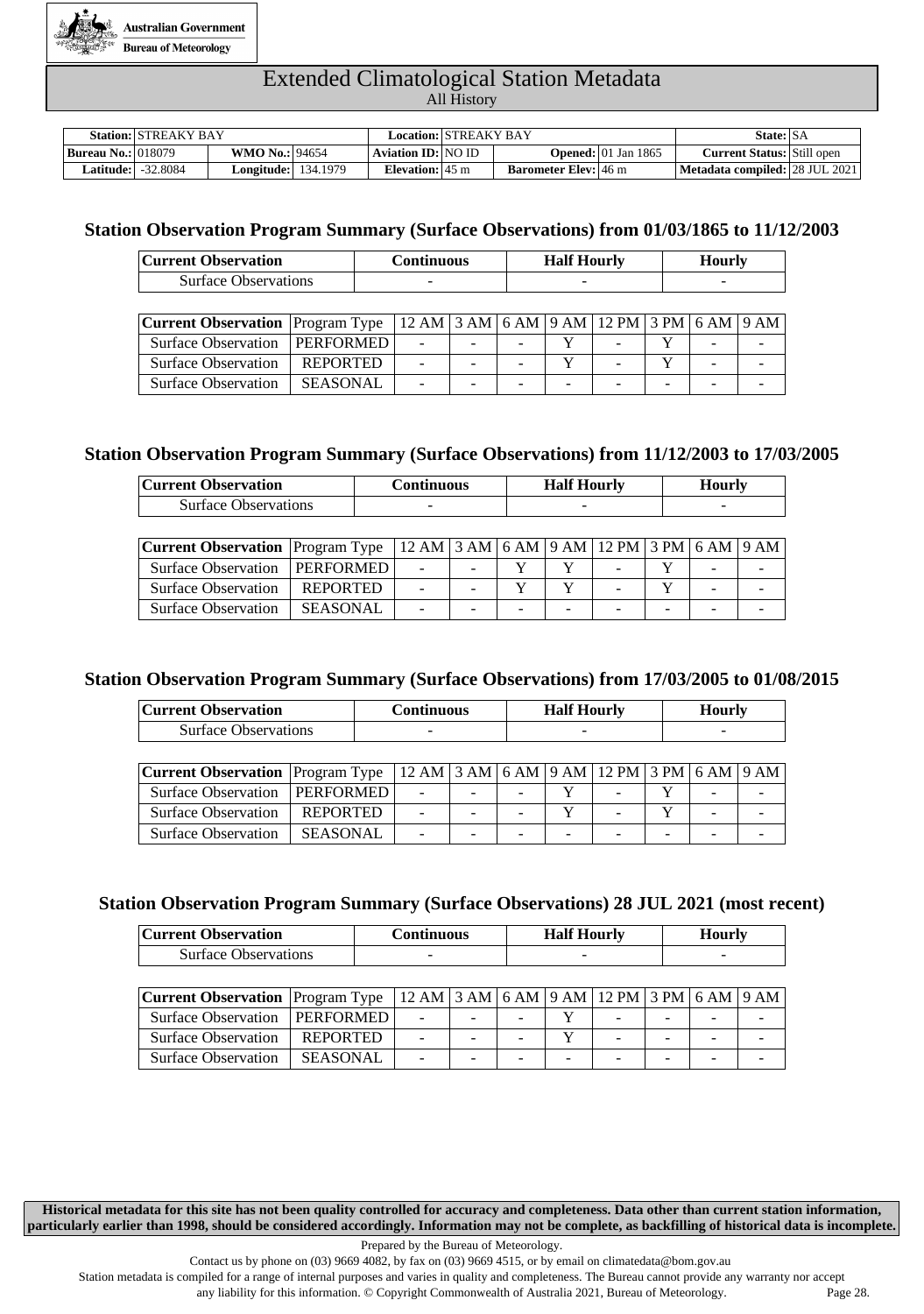

|                             | <b>Station: STREAKY BAY</b> |                            | Location: STREAKY BAY     |                             |                                        | State: SA                         |  |
|-----------------------------|-----------------------------|----------------------------|---------------------------|-----------------------------|----------------------------------------|-----------------------------------|--|
| <b>Bureau No.:</b>   018079 |                             | <b>WMO No.: 94654</b>      | Aviation ID: NO ID        |                             | <b>Opened:</b> $ 01 \text{ Jan } 1865$ | <b>Current Status:</b> Still open |  |
| Latitude:                   | $-32.8084$                  | <b>Longitude:</b> 134.1979 | Elevation: $45 \text{ m}$ | <b>Barometer Elev:</b> 46 m |                                        | Metadata compiled: 28 JUL 2021    |  |

### **Station Equipment History**

| <b>Equipment Install/Remove</b>                                                                                                                                       |
|-----------------------------------------------------------------------------------------------------------------------------------------------------------------------|
| <b>Cloud Height (No Electronic History)</b>                                                                                                                           |
| <b>River Height (No Electronic History)</b>                                                                                                                           |
| <b>Wind Run (No Electronic History)</b>                                                                                                                               |
| <b>Spectral Radiation (No Electronic History)</b>                                                                                                                     |
| Sea Surface Temperature (No Electronic History)                                                                                                                       |
| Sea Water Temperature (No Electronic History)                                                                                                                         |
| <b>Evaporation (No Electronic History)</b>                                                                                                                            |
| <b>Minimum Temperature</b>                                                                                                                                            |
| 01/JAN/1901 INSTALL Thermometer, Alcohol, Min (Type Unknown S/N - Unknown) Surface Observations                                                                       |
| 28/JAN/2014 REPLACE Thermometer, Alcohol, Min (Now Dobbie S/N - 19285) Surface Observations                                                                           |
| 11/JUN/1979 REPLACE Thermometer, Alcohol, Min (Now Dobbie S/N - 683) Surface Observations                                                                             |
| 28/OCT/1985 REPLACE Thermometer, Alcohol, Min (Now Dobbie S/N - CBM3054) Surface Observations                                                                         |
| 19/DEC/2018 REPLACE Thermometer, Alcohol, Min (Now Dobbie S/N - M0029) Surface Observations                                                                           |
| 27/APR/2011 REPLACE Thermometer, Alcohol, Min (Now WIKA S/N - 27609) Surface Observations                                                                             |
| Soil Temperature 50cm (No Electronic History)                                                                                                                         |
| <b>Sub Surface Temperature (No Electronic History)</b>                                                                                                                |
| <b>Electrical Conductivity (No Electronic History)</b>                                                                                                                |
| <b>Maximum Temperature</b>                                                                                                                                            |
| 20/AUG/2016 INSTALL Thermometer, Mercury, Max (Type Dobbie S/N - 23520) Surface Observations                                                                          |
| 01/JAN/1901 INSTALL Thermometer, Mercury, Max (Type Dobbie S/N - 408) Surface Observations                                                                            |
| 16/AUG/2016 REMOVE Thermometer, Mercury, Max (Type Dobbie S/N - 13396) Surface Observations                                                                           |
| 29/MAY/2015 REPLACE Thermometer, Mercury, Max (Now Dobbie S/N - 13396) Surface Observations                                                                           |
| 05/SEP/1990 REPLACE Thermometer, Mercury, Max (Now Dobbie S/N - M1451) Surface Observations                                                                           |
| 08/JAN/2011 REPLACE Thermometer, Mercury, Max (Now Dobbie S/N - M5882) Surface Observations                                                                           |
| 17/FEB/2015 REPLACE Thermometer, Mercury, Max (Now WIKA S/N - 27735) Surface Observations                                                                             |
| 17/AUG/2017 REPLACE Thermometer, Mercury, Max (Now WIKA S/N - 30195) Surface Observations                                                                             |
| 02/JUL/2010 REPLACE Thermometer, Mercury, Max (Now WIKA S/N - 31358) Surface Observations                                                                             |
| Soil Temperature 20cm (No Electronic History)                                                                                                                         |
| <b>Solar Radiation (No Electronic History)</b>                                                                                                                        |
| Soil Temperature 5cm (No Electronic History)                                                                                                                          |
| <b>Oxygen Content (No Electronic History)</b>                                                                                                                         |
| Sea Water Level (No Electronic History)                                                                                                                               |
| <b>Surface Inclination (No Electronic History)</b>                                                                                                                    |
| <b>Terrestial Minimum Temperature (No Electronic History)</b>                                                                                                         |
| <b>Visibility (No Electronic History)</b>                                                                                                                             |
| <b>Solar Radiation (Direct) (No Electronic History)</b>                                                                                                               |
| <b>Magnetic Bearing (No Electronic History)</b><br><b>Wind Direction</b>                                                                                              |
|                                                                                                                                                                       |
| 04/FEB/2019 INSTALL Anemometer (Type Kestrel 1000 S/N - NONE) Surface Observations<br>01/JAN/1901 INSTALL Anemometer (Type Wind Vane S/N - NONE) Surface Observations |
| 02/NOV/1984 INSTALL Mast Anemometer (Type Pipe, UnGuyed S/N - NONE) Infrastructure                                                                                    |
| <b>Air Temperature</b>                                                                                                                                                |
| 01/JAN/1901 INSTALL Thermometer, Mercury, Dry Bulb (Type Dobbie S/N - 1584) Surface Observations                                                                      |
|                                                                                                                                                                       |

**Historical metadata for this site has not been quality controlled for accuracy and completeness. Data other than current station information, particularly earlier than 1998, should be considered accordingly. Information may not be complete, as backfilling of historical data is incomplete.**

Prepared by the Bureau of Meteorology.

Contact us by phone on (03) 9669 4082, by fax on (03) 9669 4515, or by email on climatedata@bom.gov.au

Station metadata is compiled for a range of internal purposes and varies in quality and completeness. The Bureau cannot provide any warranty nor accept

any liability for this information. © Copyright Commonwealth of Australia 2021, Bureau of Meteorology. Page 29.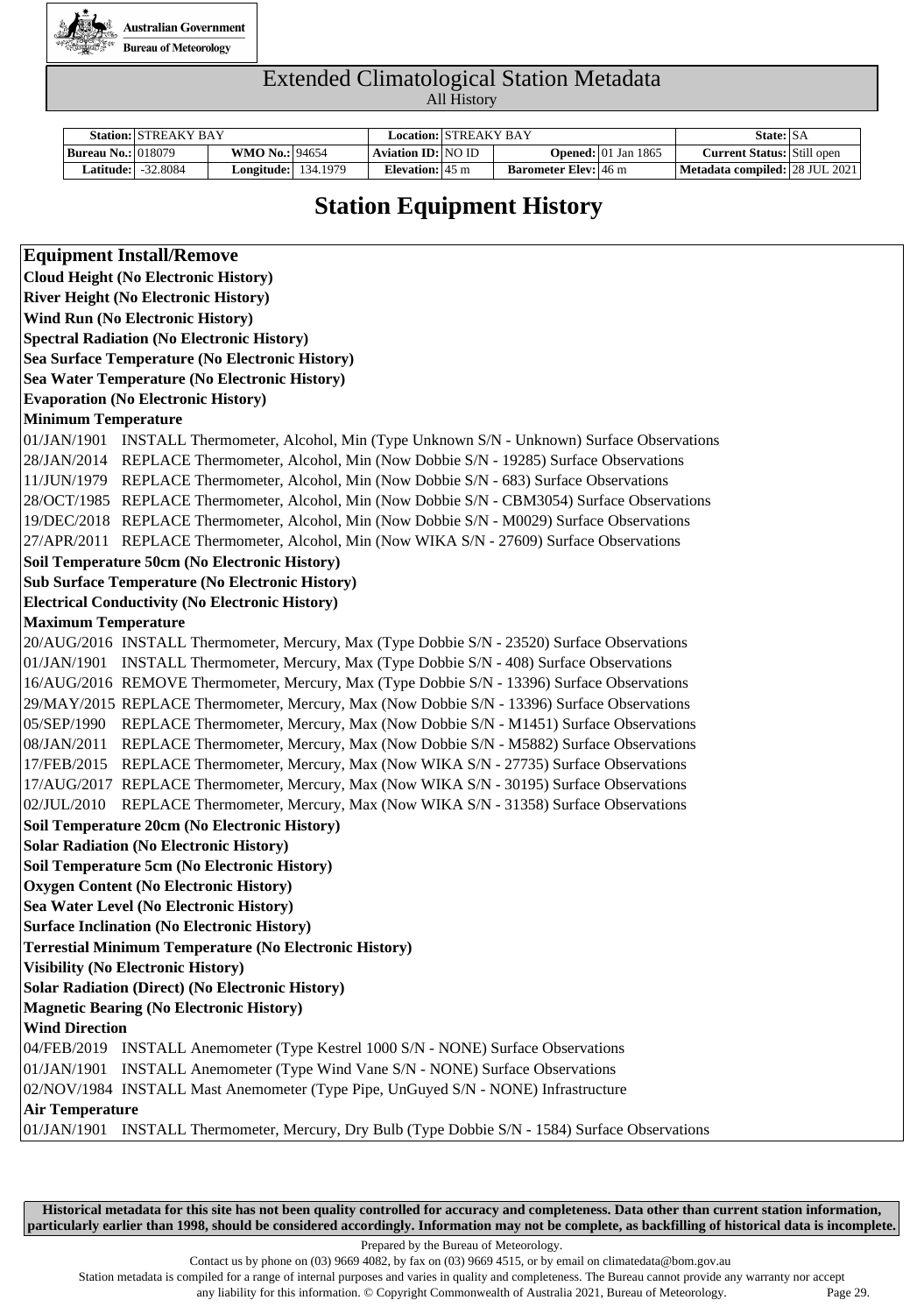

|                           | <b>Station: STREAKY BAY</b> |                            | Location: STREAKY BAY     |                             |                                        | State: SA                               |  |
|---------------------------|-----------------------------|----------------------------|---------------------------|-----------------------------|----------------------------------------|-----------------------------------------|--|
| <b>Bureau No.: 018079</b> |                             | <b>WMO No.: 94654</b>      | Aviation ID: NO ID        |                             | <b>Opened:</b> $ 01 \text{ Jan } 1865$ | <b>Current Status:</b> Still open       |  |
| <b>Latitude:  </b>        | $-32.8084$                  | <b>Longitude:</b> 134.1979 | Elevation: $45 \text{ m}$ | <b>Barometer Elev:</b> 46 m |                                        | <b>Metadata compiled:   28 JUL 2021</b> |  |

### **Station Equipment History (continued)**

#### **Equipment Install/Remove(Continued)**

24/MAY/1999 REPLACE Thermometer, Mercury, Dry Bulb (Now Dobbie S/N - 15986) Surface Observations 04/FEB/2021 REPLACE Thermometer, Mercury, Dry Bulb (Now Dobbie S/N - 21719) Surface Observations 21/AUG/2008 REPLACE Thermometer, Mercury, Dry Bulb (Now Dobbie S/N - 21720) Surface Observations **Wet Bulb Temperature**  01/JAN/1901 INSTALL Thermometer, Mercury, Wet Bulb (Type Dobbie S/N - 1514) Surface Observations 24/MAY/1999 REPLACE Thermometer, Mercury, Wet Bulb (Now Dobbie S/N - 16875) Surface Observations **Lightning (No Electronic History) Turbidity (No Electronic History) Total Column Ozone Amount (No Electronic History) Pressure**  01/MAR/1865 INSTALL Barometer (Type Kew pattern mercury S/N - 1991) Surface Observations 30/APR/1985 REPLACE Barometer (Now Kew pattern mercury S/N - 2059) Surface Observations 15/OCT/1991 REPLACE Barometer (Now Vaisala PA11 S/N - 136589) Surface Observations 29/OCT/1991 REPLACE Barometer (Now Vaisala PA11 S/N - 229375) Surface Observations 05/AUG/2009 REPLACE Barometer (Now Vaisala PA11A S/N - P0730022) Surface Observations 04/JUN/2014 REPLACE Barometer (Now Vaisala PTB220B S/N - W0930011) Surface Observations **Humidity (No Electronic History) Sunshine Hours (No Electronic History) Pressure Trend (No Electronic History) Snow Height (No Electronic History) Wind Speed**  04/FEB/2019 INSTALL Anemometer (Type Kestrel 1000 S/N - NONE) Surface Observations 01/JAN/1901 INSTALL Anemometer (Type Wind Vane S/N - NONE) Surface Observations 02/NOV/1984 INSTALL Mast Anemometer (Type Pipe, UnGuyed S/N - NONE) Infrastructure **Rainfall**  01/MAR/1865 INSTALL Raingauge (Type 203 mm (8in) - 200mm capacity S/N - Unknown) Surface Observations 12/JUN/1980 REPLACE Raingauge (Now 203 mm (8in) - 200mm capacity S/N - NONE) Surface Observations **Soil Temperature 100cm (No Electronic History) Soil Temperature 10cm (No Electronic History) Solar Radiation (Long Wave) (No Electronic History) RF Reflectivity (No Electronic History)**

The following table summarises information on field performance checks available electronically over the period indicated. The number of instances an instrument was found to fail field performance checks should only be used as a guide. A system of data quality flags is implemented by the Bureau of Meteorology to indicate the data quality of an observation as determined by a mutli-stage quality control process.

| <b>Available Date Range</b> | Element              | <b>Fail Field Performance Check</b> |
|-----------------------------|----------------------|-------------------------------------|
| 16/MAR/2000 - 26/OCT/2018   | Minimum Temperature  |                                     |
| 16/MAR/2000 - 26/OCT/2018   | Maximum Temperature  |                                     |
| 16/MAR/2000 - 26/OCT/2018   | Wind Direction       |                                     |
| 16/MAR/2000 - 26/OCT/2018   | Air Temperature      |                                     |
| 16/MAR/2000 - 26/OCT/2018   | Wet Bulb Temperature |                                     |

**Historical metadata for this site has not been quality controlled for accuracy and completeness. Data other than current station information, particularly earlier than 1998, should be considered accordingly. Information may not be complete, as backfilling of historical data is incomplete.**

Prepared by the Bureau of Meteorology.

Contact us by phone on  $(03)$  9669 4082, by fax on  $(03)$  9669 4515, or by email on climatedata@bom.gov.au

Station metadata is compiled for a range of internal purposes and varies in quality and completeness. The Bureau cannot provide any warranty nor accept

any liability for this information. © Copyright Commonwealth of Australia 2021, Bureau of Meteorology. Page 30.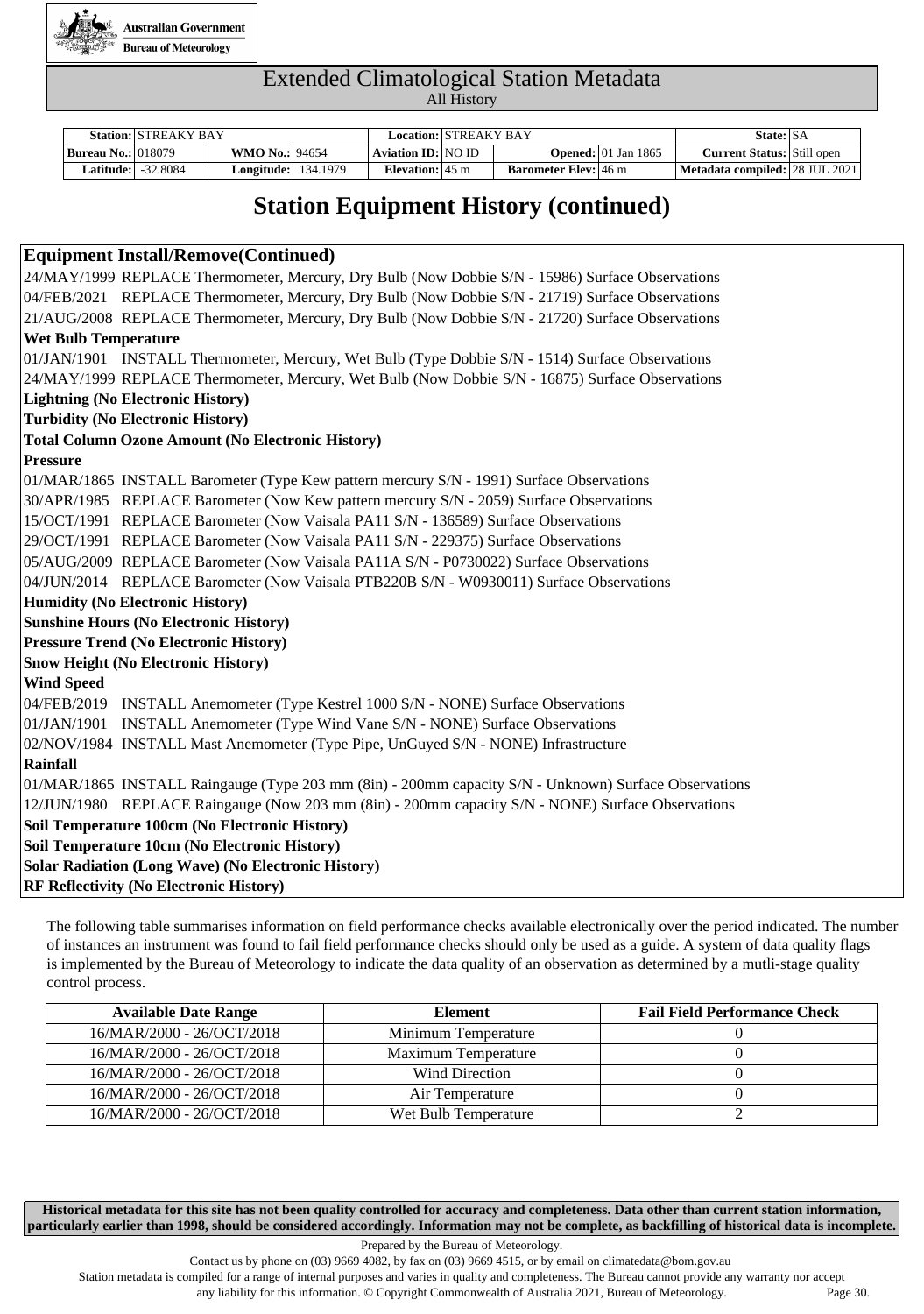

|                             | <b>Station: STREAKY BAY</b> |                                    | Location: STREAKY BAY     |                             |                                    | State: SA                         |  |
|-----------------------------|-----------------------------|------------------------------------|---------------------------|-----------------------------|------------------------------------|-----------------------------------|--|
| <b>Bureau No.:</b>   018079 |                             | <b>WMO No.: 94654</b>              | Aviation ID: NO ID        |                             | <b>Opened:</b> $\vert$ 01 Jan 1865 | <b>Current Status:</b> Still open |  |
| Latitude:                   | $-32.8084$                  | <b>Longitude:</b> $\vert$ 134.1979 | Elevation: $45 \text{ m}$ | <b>Barometer Elev:</b> 46 m |                                    | Metadata compiled: 28 JUL 2021    |  |

### **Station Equipment History (continued)**

| <b>Available Date Range</b> | Element    | <b>Fail Field Performance Check</b> |
|-----------------------------|------------|-------------------------------------|
| 12/JUN/1980 - 26/OCT/2018   | Pressure   |                                     |
| 16/MAR/2000 - 26/OCT/2018   | Wind Speed |                                     |
| 16/MAR/2000 - 26/OCT/2018   | Rainfall   |                                     |

#### **Station Detail Changes**

| 01/JUL/2017 CLASSIFICATION Observing Operations Hub - Adelaide (OOH-A)      |
|-----------------------------------------------------------------------------|
| 09/APR/2010 OBJECT Document/018079100409poster                              |
| 02/JUL/2010 OBJECT Document/018079100702CoopContract_PH                     |
| 02/JUL/2010 OBJECT Document/018079100702CoopContract_RS                     |
| 12/AUG/2015 OBJECT Document/018079_MJM_Coop_Contract_12082015               |
| 04/JUL/2015 OBJECT Document/018079_RS_Coop_Contract_04072015                |
| 01/SEP/2008 OBJECT Document/1807920080901contract                           |
| 21/AUG/2012 OBJECT Document/2012-13 Maintenance Priorities                  |
| 12/JAN/2021 OBJECT Document/ASOS CONFIGURATION                              |
| 03/JUL/2013 OBJECT Document/SKYLINE DATA                                    |
| 24/AUG/2007 OBJECT Document/SKYLINE DATA                                    |
| 26/OCT/2018 OBJECT Document/SKYLINE DATA                                    |
| 01/JAN/1865 STATION - (nondb seeding) Opened                                |
| 01/JAN/1865 STATION - (nondb seeding) bar_ht Changed to 14                  |
| 01/JAN/1865 STATION - (nondb seeding) bar_ht_deriv Changed to MAP 1:50 000  |
| 01/JAN/1865 STATION - (nondb seeding) name Changed to STREAKY BAY           |
| 01/JAN/1865 STATION - (nondb seeding) stn_ht Changed to 13                  |
| 01/JAN/1865 STATION - (nondb seeding) stn_ht_deriv Changed to MAP 1:50 000  |
| 01/JAN/1865 STATION - (nondb seeding) wmo_num Changed to 94654              |
| 26/OCT/2018 STATION bar_ht Changed to 46                                    |
| 26/OCT/2018 STATION bar_ht_deriv Changed to MAP 1:50 000                    |
| 01/JAN/1865 STATION latitude Changed to -32.79627Seeded from NonDb          |
| 26/OCT/2018 STATION latitude Changed to -32.8084WGS 84                      |
| 01/JAN/1865 STATION latlon_deriv Changed to GPS                             |
| 26/OCT/2018 STATION latlon_deriv Changed to GPS                             |
| 26/OCT/2018 STATION latlon_error Changed to                                 |
| 01/JAN/1865 STATION latlon_error Changed to 10                              |
| 26/OCT/2018 STATION longitude Changed to 134.1979WGS 84                     |
| 01/JAN/1865 STATION longitude Changed to 134.21161Seeded from NonDb         |
| 26/OCT/2018 STATION lu_0_100m Changed to Open farmland, grassland or tundra |
| 12/JUN/1980 STATION lu_0_100m Changed to Town 1000 to 10,000                |
| 12/JUN/1980 STATION lu_100m_1km Changed to Town 1000 to 10,000              |
| 12/JUN/1980 STATION lu_1km_10km Changed to Coastal or Island                |
| 04/JUN/2014 STATION lu_1km_10km Changed to Town 1000 to 10,000              |
| 26/OCT/2018 STATION soil_type Changed to sand                               |
| 16/MAR/2000 STATION soil_type Changed to unable to determine                |
| 26/OCT/2018 STATION stn_ht Changed to 45                                    |
| 26/OCT/2018 STATION stn_ht_deriv Changed to MAP 1:50 000                    |
|                                                                             |

**Historical metadata for this site has not been quality controlled for accuracy and completeness. Data other than current station information, particularly earlier than 1998, should be considered accordingly. Information may not be complete, as backfilling of historical data is incomplete.**

Prepared by the Bureau of Meteorology.

Contact us by phone on (03) 9669 4082, by fax on (03) 9669 4515, or by email on climatedata@bom.gov.au

Station metadata is compiled for a range of internal purposes and varies in quality and completeness. The Bureau cannot provide any warranty nor accept any liability for this information. © Copyright Commonwealth of Australia 2021, Bureau of Meteorology. Page 31.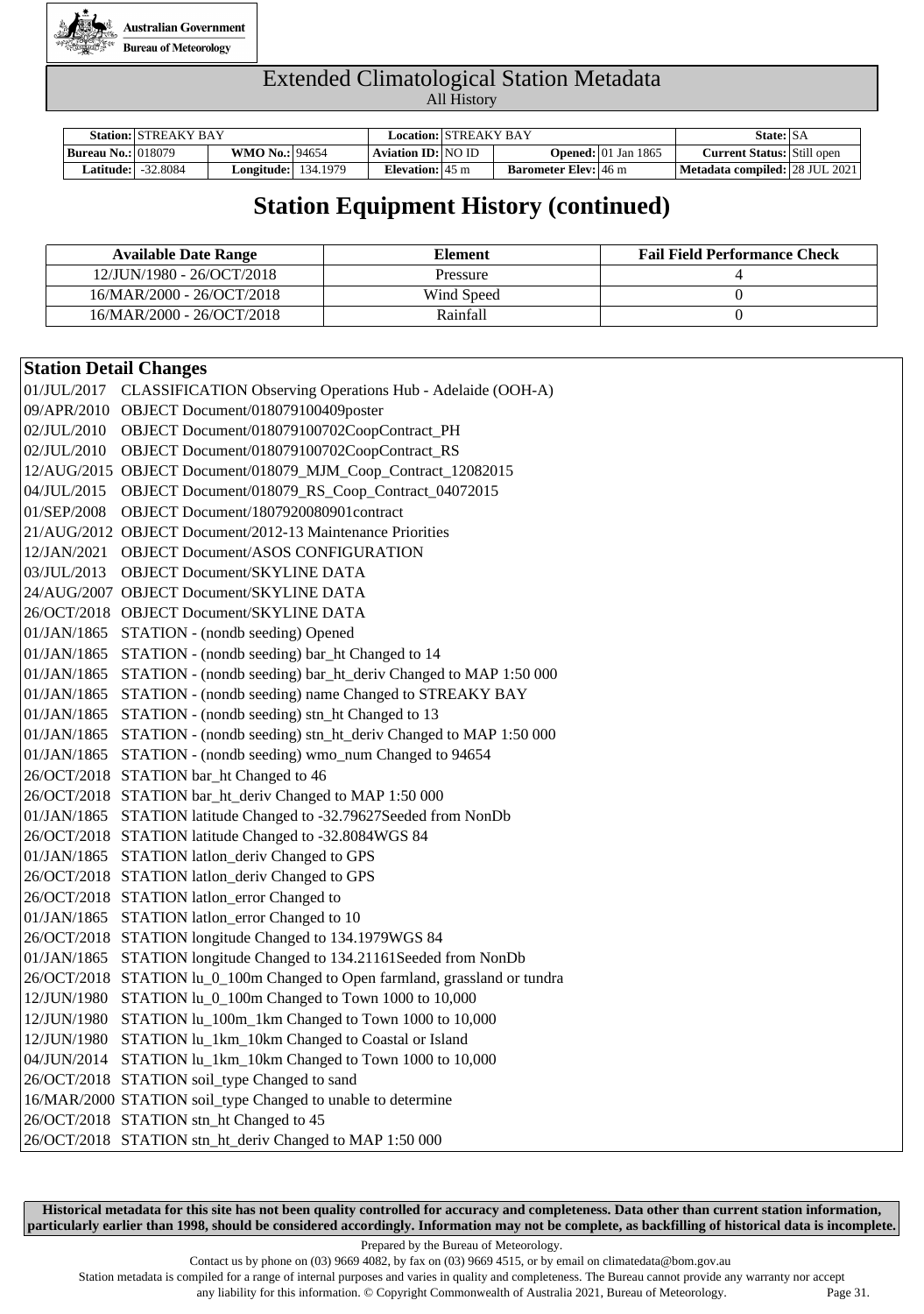

|                             | <b>Station: STREAKY BAY</b> |                            | Location: STREAKY BAY      |                             |                                        | State: SA                         |  |
|-----------------------------|-----------------------------|----------------------------|----------------------------|-----------------------------|----------------------------------------|-----------------------------------|--|
| <b>Bureau No.:</b>   018079 |                             | <b>WMO No.: 94654</b>      | Aviation <b>ID</b> : NO ID |                             | <b>Opened:</b> $ 01 \text{ Jan } 1865$ | <b>Current Status:</b> Still open |  |
| <b>Latitude:  </b>          | -32.8084                    | <b>Longitude:</b> 134.1979 | Elevation: $45 \text{ m}$  | <b>Barometer Elev:</b> 46 m |                                        | Metadata compiled: 28 JUL 2021    |  |

### **Station Equipment History (continued)**

#### **Station Detail Changes(Continued)**

08/JUL/1987 STATION surface\_type Changed to asphalt 12/JUN/1980 STATION surface\_type Changed to bare ground 26/OCT/2018 STATION surface\_type Changed to mostly covered by grass

#### **System Changes**

02/NOV/1984 SYSTEM Infrastructure Commenced 01/MAR/1865 SYSTEM Surface Observations Commenced

**Historical metadata for this site has not been quality controlled for accuracy and completeness. Data other than current station information, particularly earlier than 1998, should be considered accordingly. Information may not be complete, as backfilling of historical data is incomplete.**

Prepared by the Bureau of Meteorology.

Station metadata is compiled for a range of internal purposes and varies in quality and completeness. The Bureau cannot provide any warranty nor accept any liability for this information. © Copyright Commonwealth of Australia 2021, Bureau of Meteorology. Page 32.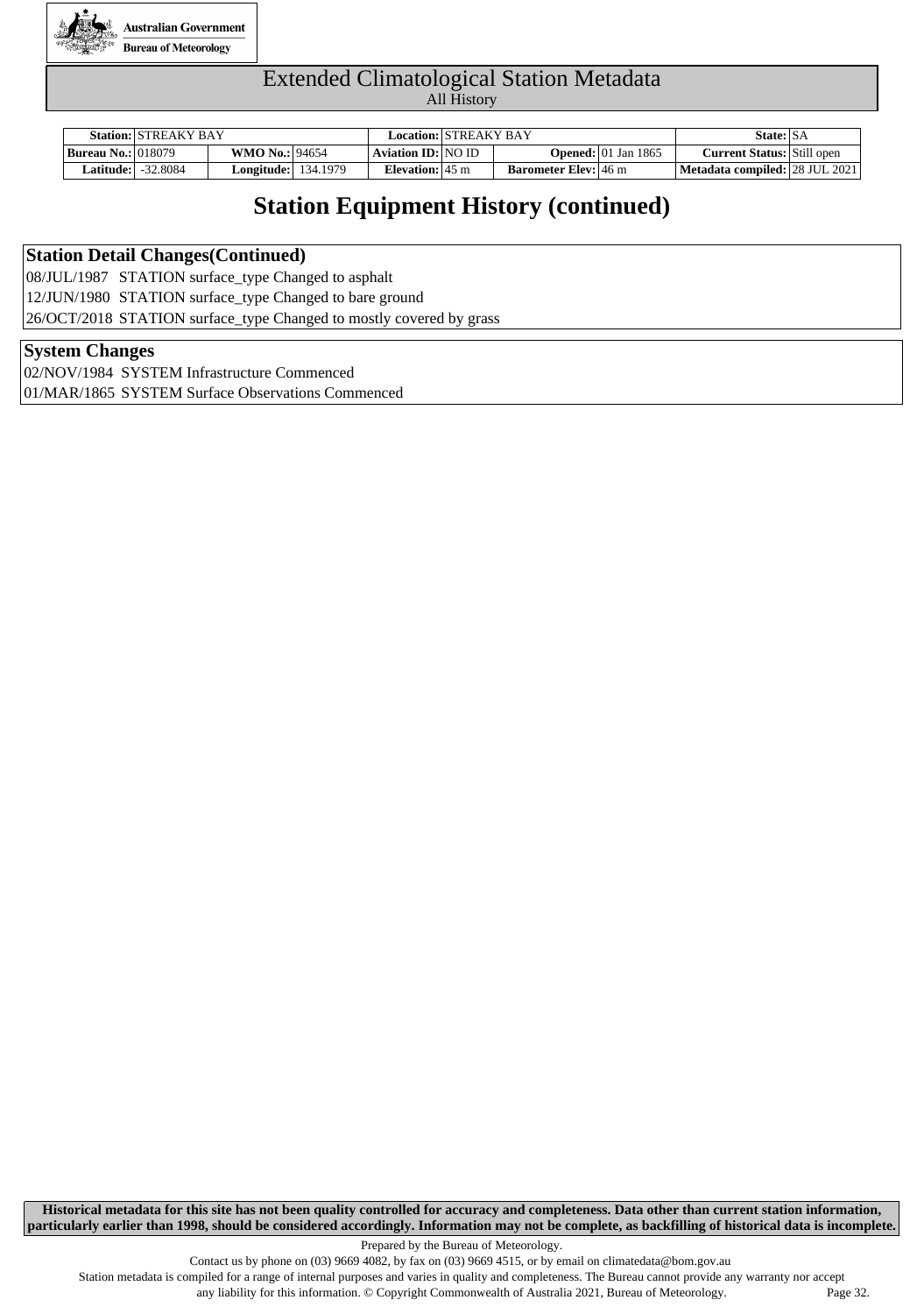

The following notes have been compiled to assist with interpreting the metadata provided in this document. These notes are subject to change as the network evolves. Changes in station-specific metadata occur more frequently, both as recent changes are recorded and historical information is transferred from paper file to electronic database.

#### **Reliability of the metadata**

The Commonwealth Bureau of Meteorology maintains information on more than 20,000 stations which have operated since observations began in the mid 1800s. The amount of information available for each of these sites and its associated uncertainty are influenced by a number of factors including the type and purpose of the station and the time over which it operated.

Early information about stations was held only on paper file. In 1998 a corporate electronic database was established to help maintain information about the network and its components. The number of parameters recorded about a station is now much greater than before this database was established. The national database has also helped improve consistency in the metadata through the implementation of predefined fields. As a result, and through the refinement of operating procedures, station metadata recorded since 1998 are of a higher overall standard than previously, although occasional omissions and errors are still possible.

The Bureau is part way through a task of entering historical information held on paper file into the corporate database. **Until this process is completed there will remain large gaps in the information contained in these metadata documents and considerable caution should be used when deriving conclusions from the metadata.** As an example, two consecutive entries about a rain gauge dated 50 years apart may appear in the equipment metadata. This may either mean that nothing happened to that instrument over the 50 years, or that information for the intervening period has yet to be entered into the database. Similarly, if no information was available about instruments at a site when it was first established, fields which were required to have a value present may have used the earliest information available as a best-guess estimate. Sometimes this was the metadata current when the database was established in 1998. In some instances there may be gaps in metadata relevant to the post 1998 period.

For the above reasons it is recommended that all metadata prior to 1998 be considered as indicative only, and used with caution, unless it has been quality controlled. The Bureau of Meteorology should be contacted if further information or confirmation of the data is required. Depending on the nature of the inquiry there may be a fee associated with this request. Contact details are provided in the telephone book for each capital city or the Bureau's web site at: http://www.bom.gov.au

The following pages contain explanatory notes for selected terms found in this document.

#### **Station Number**

The Bureau of Meteorology station number uniquely specifies a station and is not intended to change over time time, although on very rare occasions a station number may change or be deleted from the record (usually to correct an error). Generally a new station number is established if an existing station changes in a way that would affect the climate data record for that site (measured in terms of air temperature and precipitation). Significant station moves are an example of this.

Some stations also possess a World Meteorological Organization (WMO) station number. The WMO number is different to the Bureau of Meteorology number. It also uniquely specifies a station at any given time but can be reassigned to another station if the new station takes priority in the global reporting network. Only selected stations will have a WMO number. Significant stations may maintain their WMO number for many decades.

**Historical metadata for this site has not been quality controlled for accuracy and completeness. Data other than current station information, particularly earlier than 1998, should be considered accordingly. Information may not be complete, as backfilling of historical data is incomplete.**

Station metadata is compiled for a range of internal purposes and varies in quality and completeness. The Bureau cannot provide any warranty nor accept any liability for this information. © Copyright Commonwealth of Australia 2021, Bureau of Meteorology. Page 33.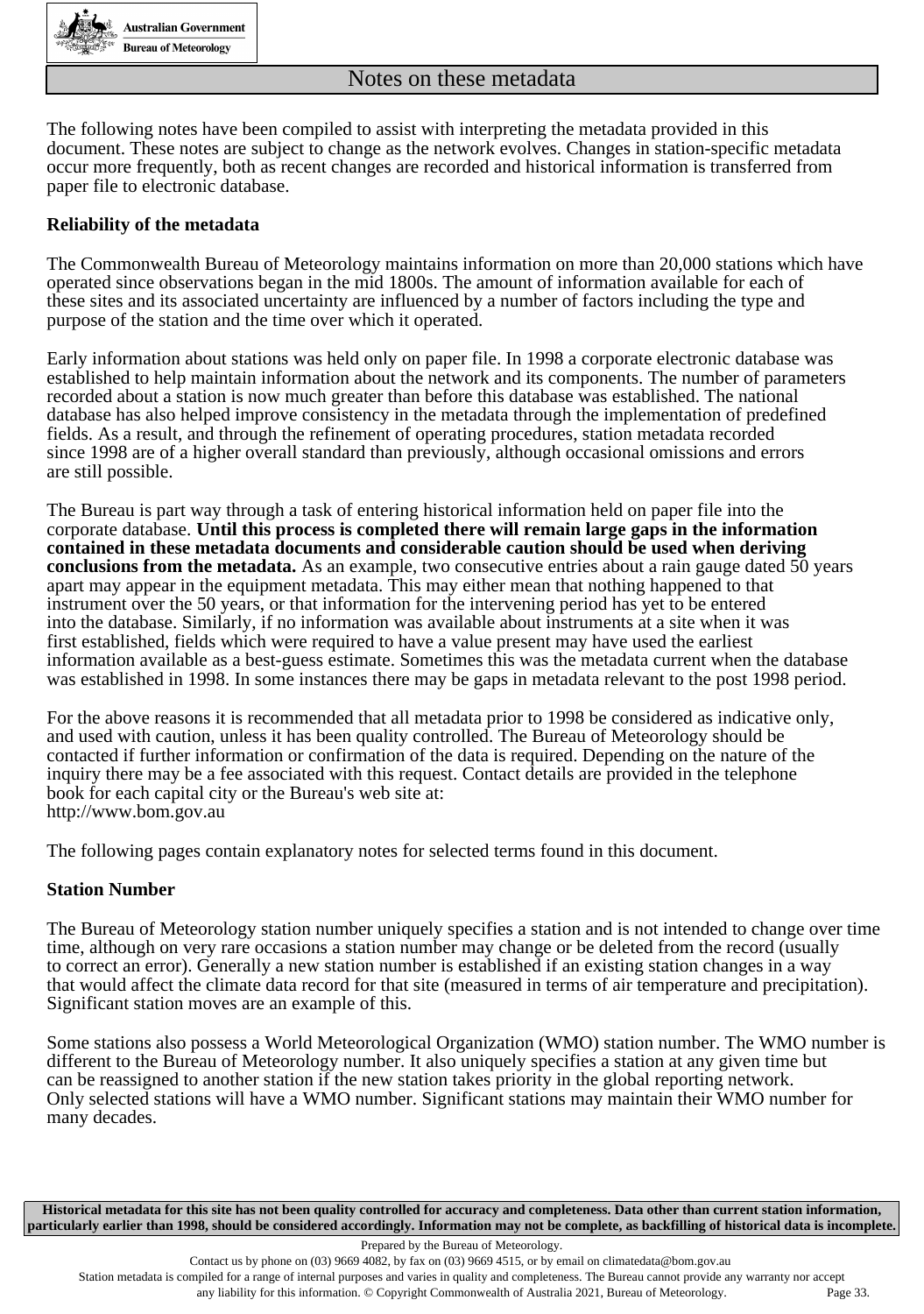

#### **Network Classification**

| <b>SUPPORTING the BASIC CLIMATE SERVICE</b>                  |
|--------------------------------------------------------------|
| Global Climate Observing System (GCOS)                       |
| GCOS Upper Air Network (GUAN)                                |
| <b>GCOS Surface Network (GSN)</b>                            |
| National Climate Network {not yet assigned}                  |
| <b>Reference Climate Stations (RCS)</b>                      |
| Regional Basic Climatological Network (RBCN)                 |
| <b>CLIMAT Stations (CLC)</b>                                 |
| <b>CLIMAT TEMP Stations (CLT)</b>                            |
| <b>SUPPORTING the NATIONAL WEATHER WATCH SYSTEM</b>          |
| WMO Global Observing System (GOS)                            |
| <b>GOS Upper Air Network</b>                                 |
| <b>GOS Satellite Network</b>                                 |
| Global Atmospheric Watch                                     |
| Background Atmospheric Pollution Monitoring Network (BAPMON) |
| <b>Basic Ozone Network</b>                                   |
| <b>Basic Solar and Terrestrial Radiation Network</b>         |
| Regional Basic Synoptic Network (RBSN)                       |
| WMO Global Oceanic Observing System (GOOS)                   |
| <b>SUPPORTING the BASIC WEATHER SERVICE (BWS)</b>            |
| <b>BWS Land Network</b>                                      |
| <b>Significant Land Locations</b>                            |
| <b>Capital City Mesonets</b>                                 |
| National Benchmark Network for Agrometeorology (NBNA)        |
| <b>BWS Marine Network</b>                                    |
| <b>Significant Coastal Loactions</b>                         |
| Open Ocean Network                                           |
| <b>BWS Upper Air Network</b>                                 |
| <b>Major Significant Locations</b>                           |
| <b>BWS Remote Sensing Network</b>                            |
| Weather Watch Radar Network                                  |
| <b>Fire Weather Wind Mesonets</b>                            |
| <b>High Resolution Satellite</b>                             |
| <b>SUPPORTING the BASIC HYDROLOGICAL SERVICE</b>             |
| <b>Regional Flood Warning Network</b>                        |
| <b>Water Resources Assessment Network</b>                    |
| Global Hydrological Network                                  |
| Global Terrestrial Observing System (GTOS)                   |
| World Hydrological Cycle Observing System (WHYCOS)           |
| National Hydrological Network                                |

Networks of stations are defined for a variety of purposes (as defined in above table).

**Historical metadata for this site has not been quality controlled for accuracy and completeness. Data other than current station information, particularly earlier than 1998, should be considered accordingly. Information may not be complete, as backfilling of historical data is incomplete.**

Prepared by the Bureau of Meteorology.

Contact us by phone on (03) 9669 4082, by fax on (03) 9669 4515, or by email on climatedata@bom.gov.au

Station metadata is compiled for a range of internal purposes and varies in quality and completeness. The Bureau cannot provide any warranty nor accept

any liability for this information. © Copyright Commonwealth of Australia 2021, Bureau of Meteorology. Page 34.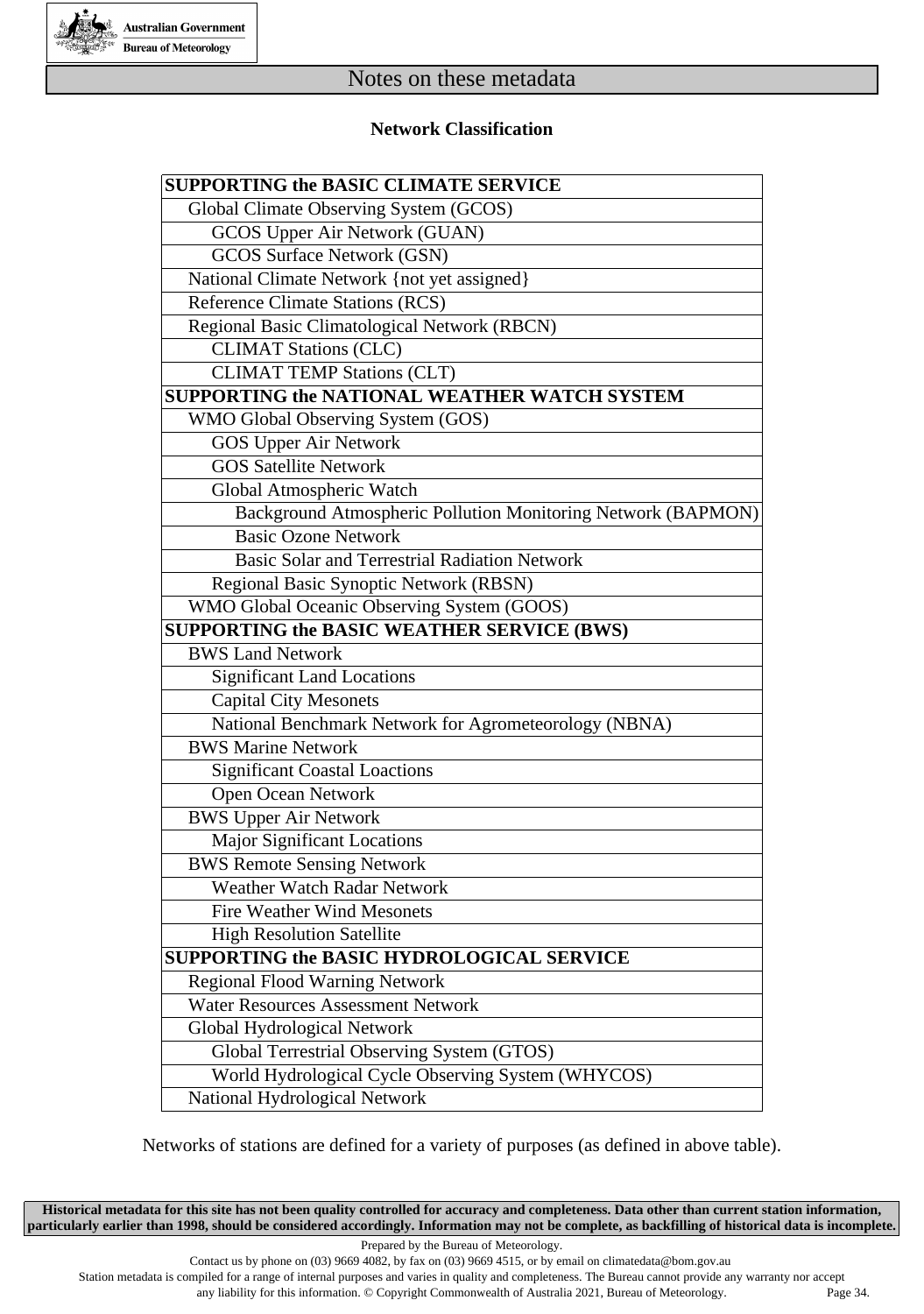

#### **Network Classification Continued....**

Stations may be included in several different networks, which may change over time. The table on the previous page lists current network classifications related to the scientific purpose of the network. Some of these networks - the GCOS network for instance - are components of a global network. Entries in the database for some networks may not be complete, thus not properly representing the status of the network. The composition of the network will usually change over time. While several of the networks have international significance, other network classifications have been developed to aid operational management.

#### **Station Purpose**

The station purpose can be classified according to the observation program listed below. Parameters in brackets list some of the various different configurations which occur.

- Synoptic [Seasonal, River Height, Climatological, Telegraphic Rain, Aeronautical, Upper Air]
- Climatological [Seasonal, Telegraphic Rain]
- Aeronautical
- Rainfall [River Height]<br>• River Height
- **River Height**
- Telegraphic Rain [Non-Telegraphic River Height, Telegraphic River Height]<br>• Non-Telegraphic Rain [Telegraphic River Height]
- Non-Telegraphic Rain [Telegraphic River Height]
- Evaporation [Rainfall, River Height, Telegraphic River Height, Non-Telegraphic River Height, Telegraphic Rain, Non-Telegraphic Rain]
- Pluviograph [Rainfall, Telegraphic Rain, Non-Telegraphic Rain, River Height, Telegraphic River Height, Non-Telegraphic River Height]
- Radiation
- Lightning Flash Counter
- Public Information
- Local Conditions
- Radar Site
- **Unclassified**
- No Routine Observations

Note: Telegraphic observations are those which are sent by some electronic means be it a phone or telegram to the responsible Bureau office. It is a term which is historically linked to analogue non automatic data transmission.

#### **Station Observation Program Summary**

#### **Surface Observations**

The following terms are used to describe the frequency of surface observations at a site. Historical observation programs will typically be missing for many sites until the database is backfilled with information.

Set a)

- Continuous Program
	- $\cdot$  More than half hourly observations sent (eg an automatic weather station {AWS} which continuously transmits 10 minute observations). This will automatically include half hourly and hourly observations programs.
- Half hourly observations
- · Half hourly observations sent. This will automatically include hourly observations.
- Hourly observations
	- · Hourly observations sent only. Stations report on non-synoptic hours (ie. 0100, 0200, 0400, 0500, etc)

**Historical metadata for this site has not been quality controlled for accuracy and completeness. Data other than current station information, particularly earlier than 1998, should be considered accordingly. Information may not be complete, as backfilling of historical data is incomplete.**

Prepared by the Bureau of Meteorology.

Contact us by phone on  $(03)$  9669 4082, by fax on  $(03)$  9669 4515, or by email on climatedata@bom.gov.au

Station metadata is compiled for a range of internal purposes and varies in quality and completeness. The Bureau cannot provide any warranty nor accept any liability for this information. © Copyright Commonwealth of Australia 2021, Bureau of Meteorology. Page 35.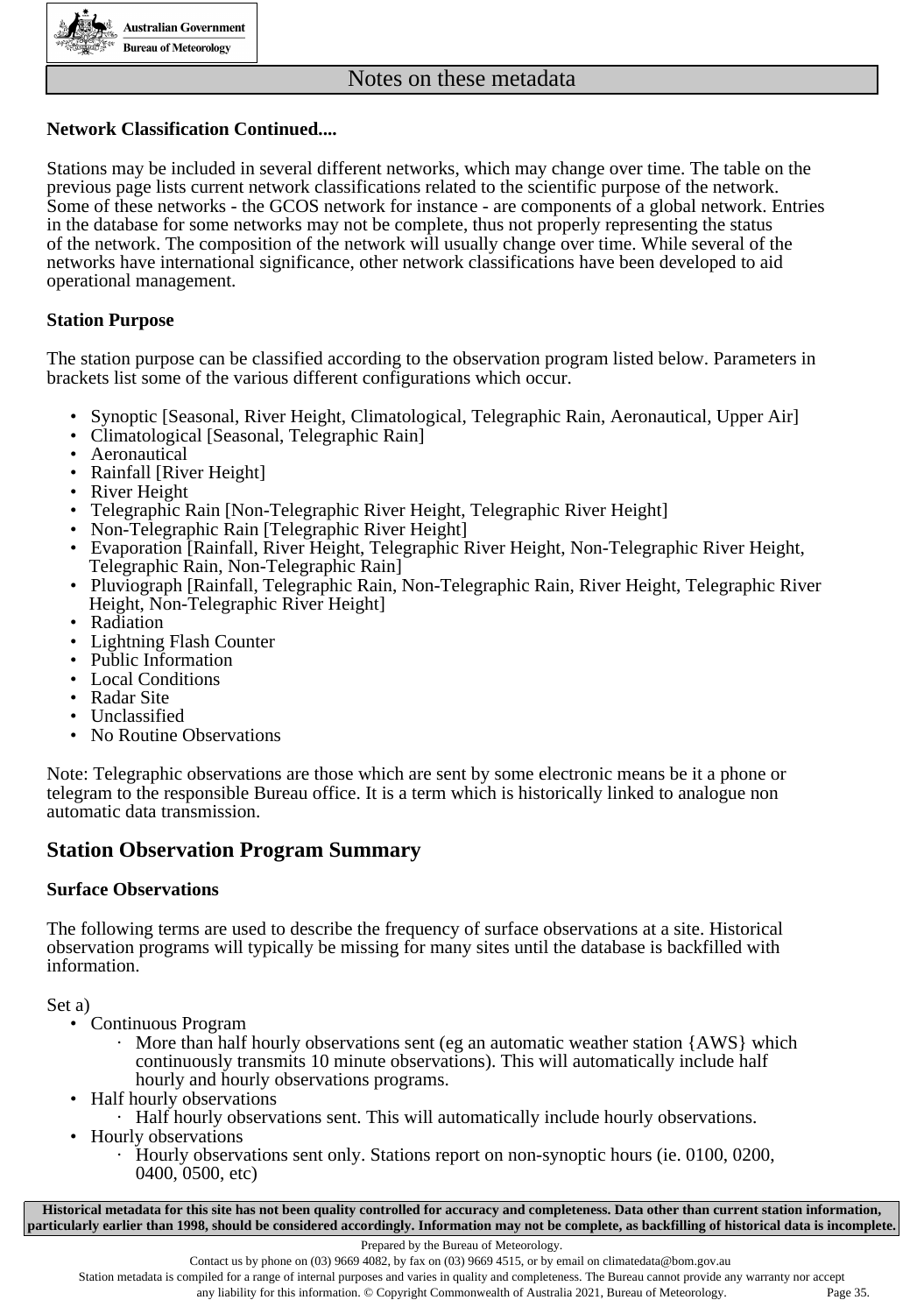

#### **Surface observations continued....**

Set b)

- Performed
	- · Observations performed, instruments read and observations recorded
- Reported
	- · Observations performed, instruments read and reported real time
- **Seasonal** 
	- · The program may only be performed during a defined season (such as Fire Weather observations) or the routine program may increase in reporting frequency and/or parameters. The program dates are currently modified at the start and end of each season for stations performing seasonal observations. Historically this was not always the case.

### **Current Station Equipment Summary**

Equipment listed in this metadata product is catalogued under one of systems listed below, appropriate to its application. The "Infrastructure" category has been included since it contains information about the mast height of an anemometer (if present).

- Flood Warning
- Infrastructure
- Radiation
- Rainfall Intensity
- Surface Observations
- Upper Air
- Weather Watch {RADAR}

### **Station Equipment History**

#### **Equipment Install/Remove**

One of four types of actions can be performed on an instrument in this listing:

**Install -** A new instrument is installed at the site. This can be either a completely new addition (eg the first barometer at the site), or the replacement of an existing instrument with a different type (eg replacing mercury barometer with electronic barometer)

**Remove -** An instrument can be removed either when it is no longer necessary to measure a particular element, or when the element is to be measured by an instrument of a different type ( see under "Install" above)

**Replace -** This occurs when one instrument is replaced with another of the same type (eg Kew pattern mercury barometer replacing another Kew pattern mercury barometer)

**Share -** The same instrument is used for observations under two (or more) systems (eg a rain gauge may be used within both Surface Observations and Rainfall Intensity systems)

**Unshare -** The instrument is no longer shared between systems

**Historical metadata for this site has not been quality controlled for accuracy and completeness. Data other than current station information, particularly earlier than 1998, should be considered accordingly. Information may not be complete, as backfilling of historical data is incomplete.**

Station metadata is compiled for a range of internal purposes and varies in quality and completeness. The Bureau cannot provide any warranty nor accept any liability for this information. © Copyright Commonwealth of Australia 2021, Bureau of Meteorology. Page 36.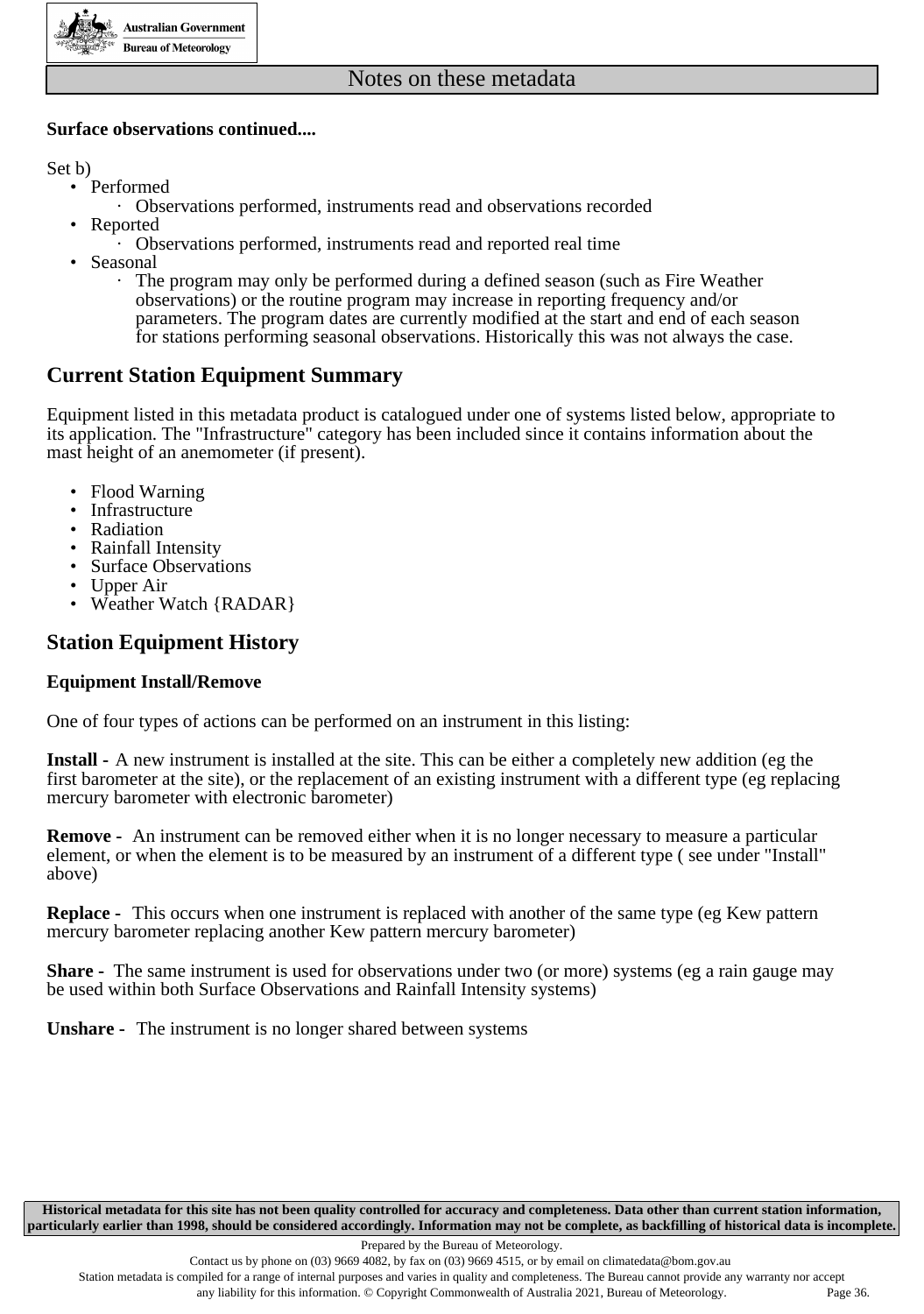

#### **Calibration**

During a site inspection an instrument will be calibrated as either being within or not within the specified tolerance in accuracy.

Where a quantative calibration result can be achieved by comparison to a transfer standard (eg barometer comparisons and tipping bucket rain gauge calibrations), the instrument will be recorded as being within or outside the required tolerance. Instruments (such as 203mm rain gauges, screens and evaporation pans) where quantitative calibrations cannot be derived should be regarded as meeting specifications when the instrument is in 'good working order'.

This product provides a summary table of the number of times an instrument was found to be out of calibration

### **Station Detail Changes**

This set of metadata indicates when some aspect of the general information about a station has changed.

#### **- STATION**

Metadata which are categorised as pertaining to STATION are items of (textual) information describing a specific attribute of the station. A reference to (nondB seeding) indicates initial information of this field has been sourced from a previous database.

#### **Station position**

- Latitude and longitude

Derivation of station latitude and longitude, defined by the location of the rain gauge when it is present, has changed over time. Current practice is to locate or verify open and operational station latitude and longitude based on Global Positioning System equipment. Methods used to locate a station as described in this product (latlon\_deriv) are as follows: GPS, MAP 1:10000, MAP 1:12500, MAP 1:25000, MAP 1:50000, MAP 1:100000, MAP 1:250000, SURVEY, and Unknown (which is more commonly represented by a null value). The field latlon\_error should be used with caution as the method of determining this value has been interpreted in different ways over time.

#### - Height

Determination of heights for observing sites is by survey where possible. Otherwise height may be determined using a Digital Aneroid Barometer and a known surveyed point, or derived from map contours. The source of height is provided in the corresponding parameter with a suffix of " deriv".

Heights which may appear in these metadata are:

- aero\_ht
	- The official elevation of the aerodrome which normally corresponds to the altitude of the highest threshold of the runways at that airport;
- bar\_ht
	- · this represents the height of the mercury barometer cistern or the digital aneroid barometer above mean sea level (MSL);
- stn\_ht
	- · this normally represents the height of the rain gauge above MSL

**Historical metadata for this site has not been quality controlled for accuracy and completeness. Data other than current station information, particularly earlier than 1998, should be considered accordingly. Information may not be complete, as backfilling of historical data is incomplete.**

Prepared by the Bureau of Meteorology.

Contact us by phone on  $(03)$  9669 4082, by fax on  $(03)$  9669 4515, or by email on climatedata@bom.gov.au

Station metadata is compiled for a range of internal purposes and varies in quality and completeness. The Bureau cannot provide any warranty nor accept any liability for this information. © Copyright Commonwealth of Australia 2021, Bureau of Meteorology. Page 37.